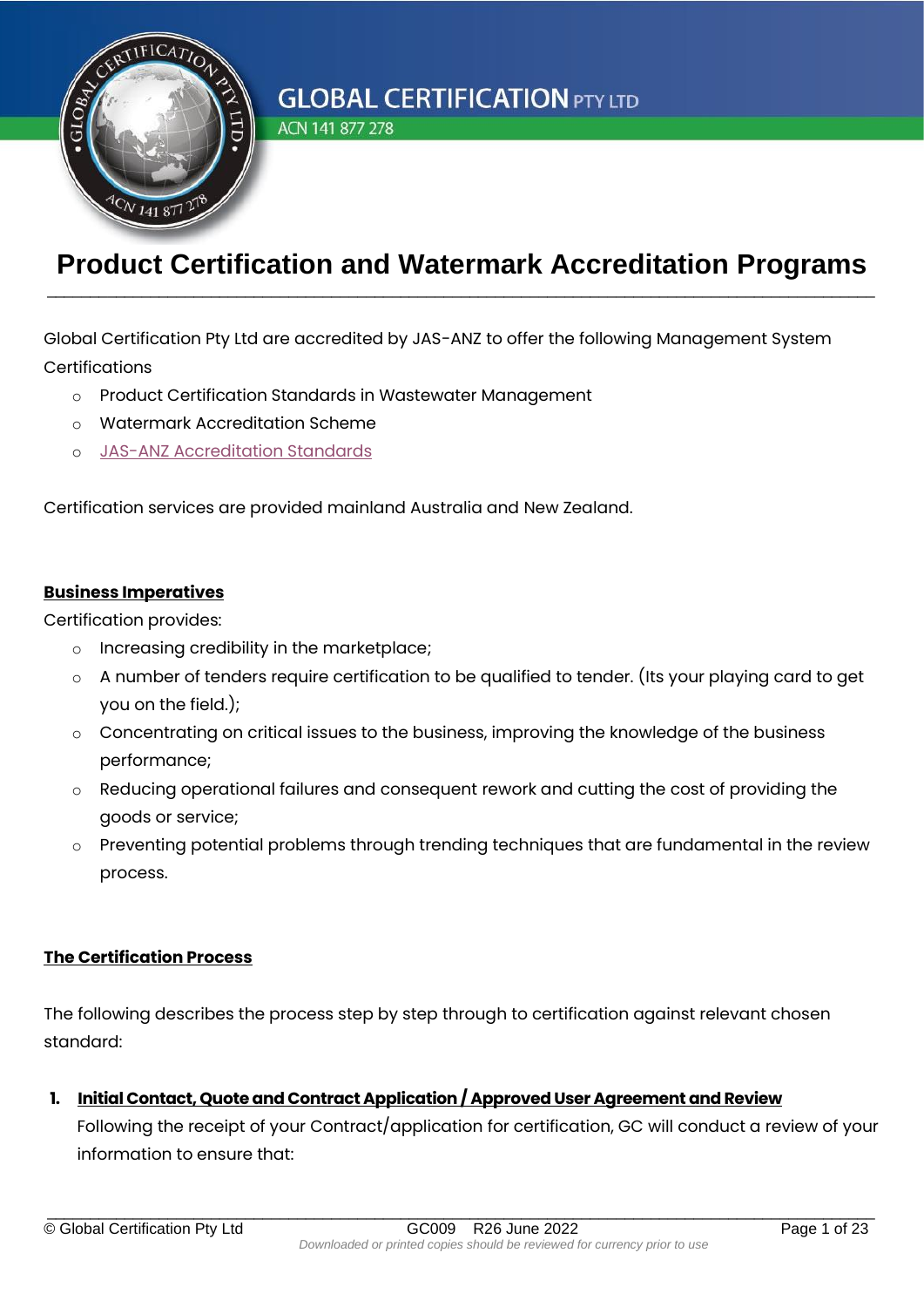

ACN 141 877 278

## **Product Certification and Watermark Accreditation Programs** \_\_\_\_\_\_\_\_\_\_\_\_\_\_\_\_\_\_\_\_\_\_\_\_\_\_\_\_\_\_\_\_\_\_\_\_\_\_\_\_\_\_\_\_\_\_\_\_\_\_\_\_\_\_\_\_\_\_\_\_\_\_\_\_\_\_\_\_\_\_\_\_\_\_\_\_\_\_\_\_\_\_\_\_\_\_\_\_\_\_\_\_\_\_\_\_

- The information about you and your management system is sufficient to conduct the assessments necessary to grant certification against the desired standards;
- $\circ$  The requirements for certification are clearly defined and documented, and have been provided to you;
- $\circ$  Any known difference in understanding between GC and yourselves is resolved;
- o GC has the required skilled auditors available to perform the certification activity in the time frame agreed as per the standard times;
- $\circ$  The scope of certification sought, the location(s) of your operations, time required to complete audits and any other points influencing the certification activity are taken into account (language, safety conditions, threats to impartiality etc.);

Based on this initial review GC will assign an audit team to your certification activity based on CAS processes. The Initial Certification audit is a two-stage assessment. It involves what is termed a stage 1 audit and a stage 2 audit. During these audits, the audit team would appreciate a quiet area to review its findings and prepare for either the next audit activity and/or write up any corrective actions and summary report for presentation to senior management at any close out meeting.

#### **2. Stage One Assessment**

GC will then arrange the Stage 1 audit. Normally, this will involve an on-site visit to your operations. However, it is possible to conduct most of this process remotely by providing information either in hard copy or using electronic means such as video conferencing for interviewing key staff, access to your documented system, batch-release program and product reviews and web site information if these are available.

At the Stage 1 audit the following will occur:

- $\circ$  A factory audit of your management system processes against the standards being sought. This assessment will be used in Stage two as a template for the review of your systems implementation and effectiveness. In other words, the document review shows how the standard is met by your system and the stage two assessment is designed to find out your compliance to your own system in product manufacturing,
- $\circ$  An evaluation of your site location and site-specific conditions and to undertake discussions with your personnel to determine your preparedness for the stage 2 audit;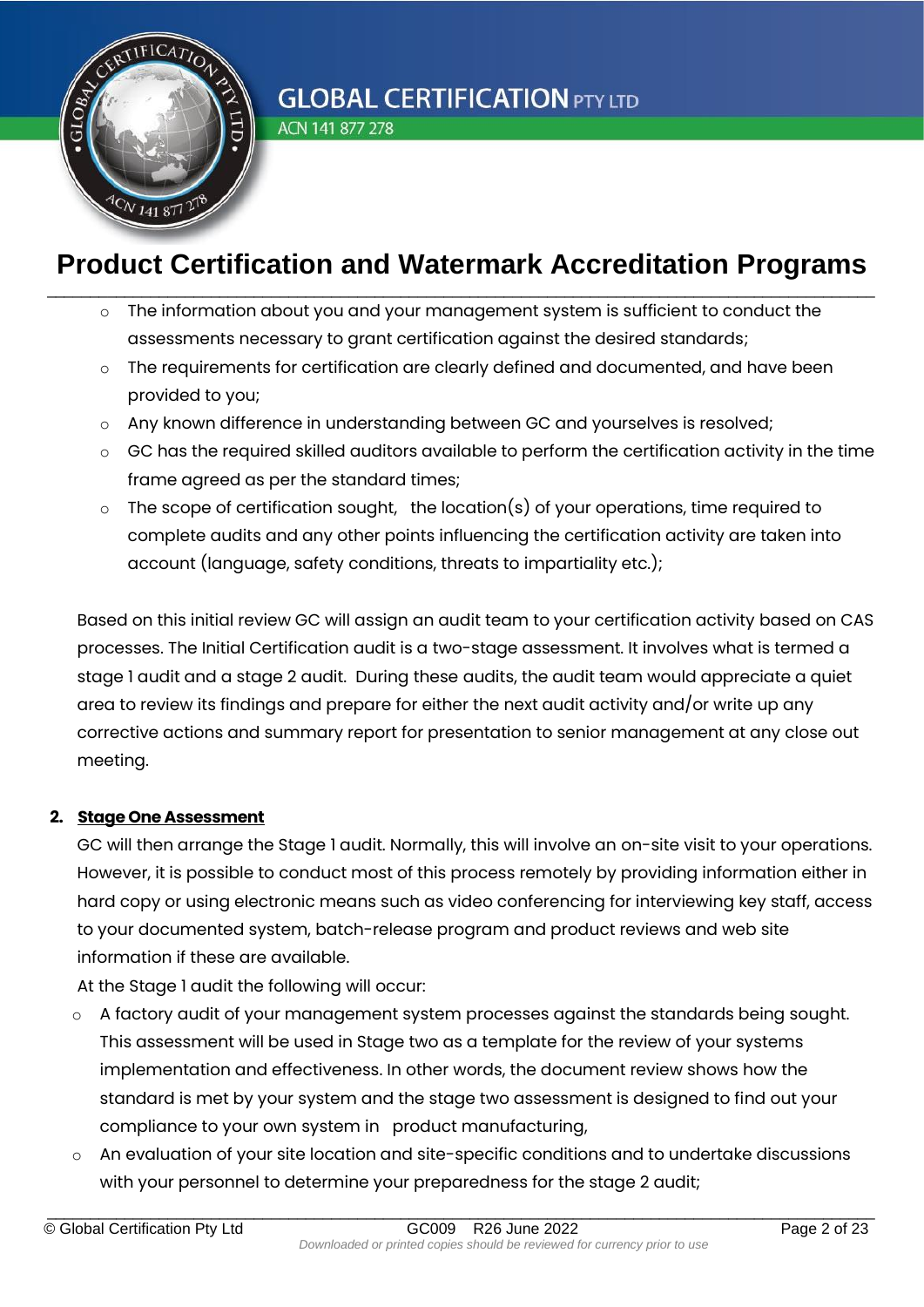

ACN 141 877 278

## **Product Certification and Watermark Accreditation Programs** \_\_\_\_\_\_\_\_\_\_\_\_\_\_\_\_\_\_\_\_\_\_\_\_\_\_\_\_\_\_\_\_\_\_\_\_\_\_\_\_\_\_\_\_\_\_\_\_\_\_\_\_\_\_\_\_\_\_\_\_\_\_\_\_\_\_\_\_\_\_\_\_\_\_\_\_\_\_\_\_\_\_\_\_\_\_\_\_\_\_\_\_\_\_\_\_

- A review of your status and understanding regarding the requirements of the standard, in particular with respect to the identification of key performance or significant aspects, processes, objectives and operation of the management system;
- o Collection of necessary information regarding the scope of your management system, processes and location(s), and related statutory and regulatory aspects and compliance (e.g. State Health requirements and permits issued).
- o Checking of any license/permit requirements;
- o Checking records (including records of incidents, breaches of regulation or legislation and relevant correspondence with Authorities) on which you based your assessment of compliance with regulatory requirements;
- $\circ$  Checking records of any Product related communications received and any actions taken in response to them;
- o Reviewing the allocation of our resources for the stage 2 audit and agree the details of this audit with you;
- o Provide a focus for planning the stage 2 audit by gaining a sufficient understanding of your product system and site operations in the context of possible significant aspects;

Following the completion of the Stage 1 audit, the audit team will analyse all the information and audit evidence gathered during Stage 1 and provide a report which will include any areas of concern that could lead to non-conformity during Stage 2.

Generally, GC will allow a maximum of 6-months between Stage 1 and Stage 2 audits. This timing will vary based upon the findings of the Stage 1 audit and your ability to resolve any areas of concern raised or the need to allocate different members to the audit team which may include varying their work schedule.

During the Stage 1 phase, GC may find that the audit team may require additional support to conduct the audit due to incomplete information in the evaluation. You may be charged additional fees should this be necessary. The Scope may also be varied at any time.

Where significant travel is involved in the audit process every attempt will be made to conduct as much as this audit as possible remotely and accommodate a short period between Stage 1 and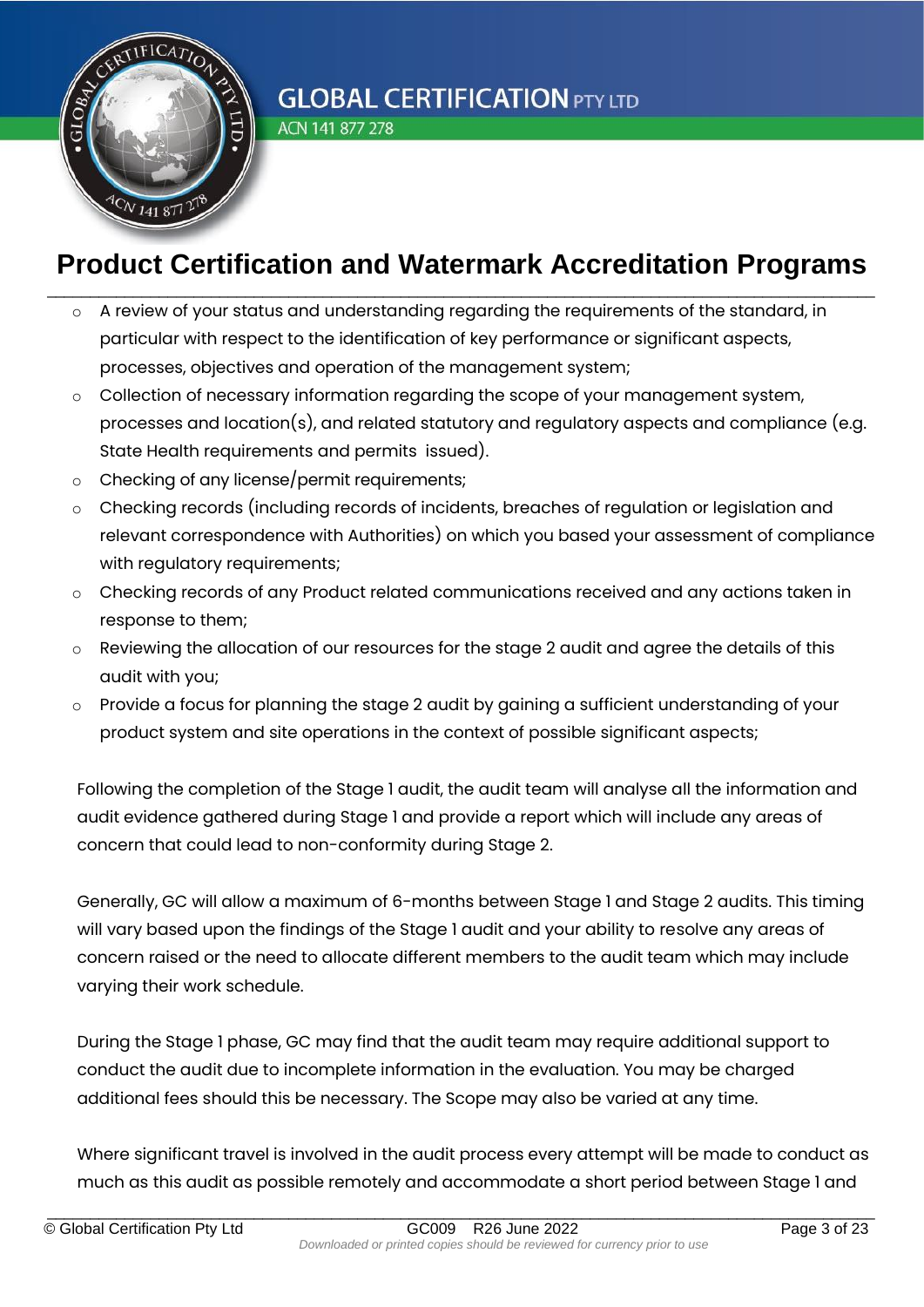

ACN 141 877 278

### **Product Certification and Watermark Accreditation Programs** \_\_\_\_\_\_\_\_\_\_\_\_\_\_\_\_\_\_\_\_\_\_\_\_\_\_\_\_\_\_\_\_\_\_\_\_\_\_\_\_\_\_\_\_\_\_\_\_\_\_\_\_\_\_\_\_\_\_\_\_\_\_\_\_\_\_\_\_\_\_\_\_\_\_\_\_\_\_\_\_\_\_\_\_\_\_\_\_\_\_\_\_\_\_\_\_

Stage 2 audits. However, should significant issues be found that require attention or the scope of certification is found to be substantially different from that initially agreed, the Stage 2 audit may be delayed and a revised audit team assigned to cover the revised scope.

#### **3. Stage Two Assessment**

The next part of the process is the completion of the Stage 2 Audit. During the Stage 2 audit, you will be required to demonstrate compliance with the relevant Product Standard (e.g. AS/NZS 1546.1) and your own system. GC auditor(s) will examine practices, audit documentation and interview staff members. This is, in fact, substantiation of the practical application of the manual and other supporting documentation referenced in that manual and will include at least the following:

- $\circ$  Information and evidence about conformity to all requirements of the applicable system standard or other normative document;
- o They may also include other aspects of an organization's activities, products or services that it can control and over which it can be expected to have an influence. These may include work off-site or the activities of organizations, contractors and sub-contractors, customers or related organizations that create additional hazards for the organization's staff;
- o Check any inconsistency between the policy and its procedures and or implementation of them;
- o Your management system and performance as regards legal compliance;
- o Management responsibility for your policies;
- $\circ$  Ability to control risks as demonstrated by implementing systems that adequately address their complete range of hazards if applicable to the standard being assessed.

**Note:** If, during the course of the assessment, it becomes obvious that there are major deficiencies that would prevent certification, the applicant will be given the option whether the audit should be continued or discontinued at that time. At the conclusion of the audit, the GC auditor(s) will analyse their findings and present the findings of the audit to your senior management at an exit interview together with a verbal summary of findings. This will include notification of any corrective actions required before certification can be granted and recommendations for improvements.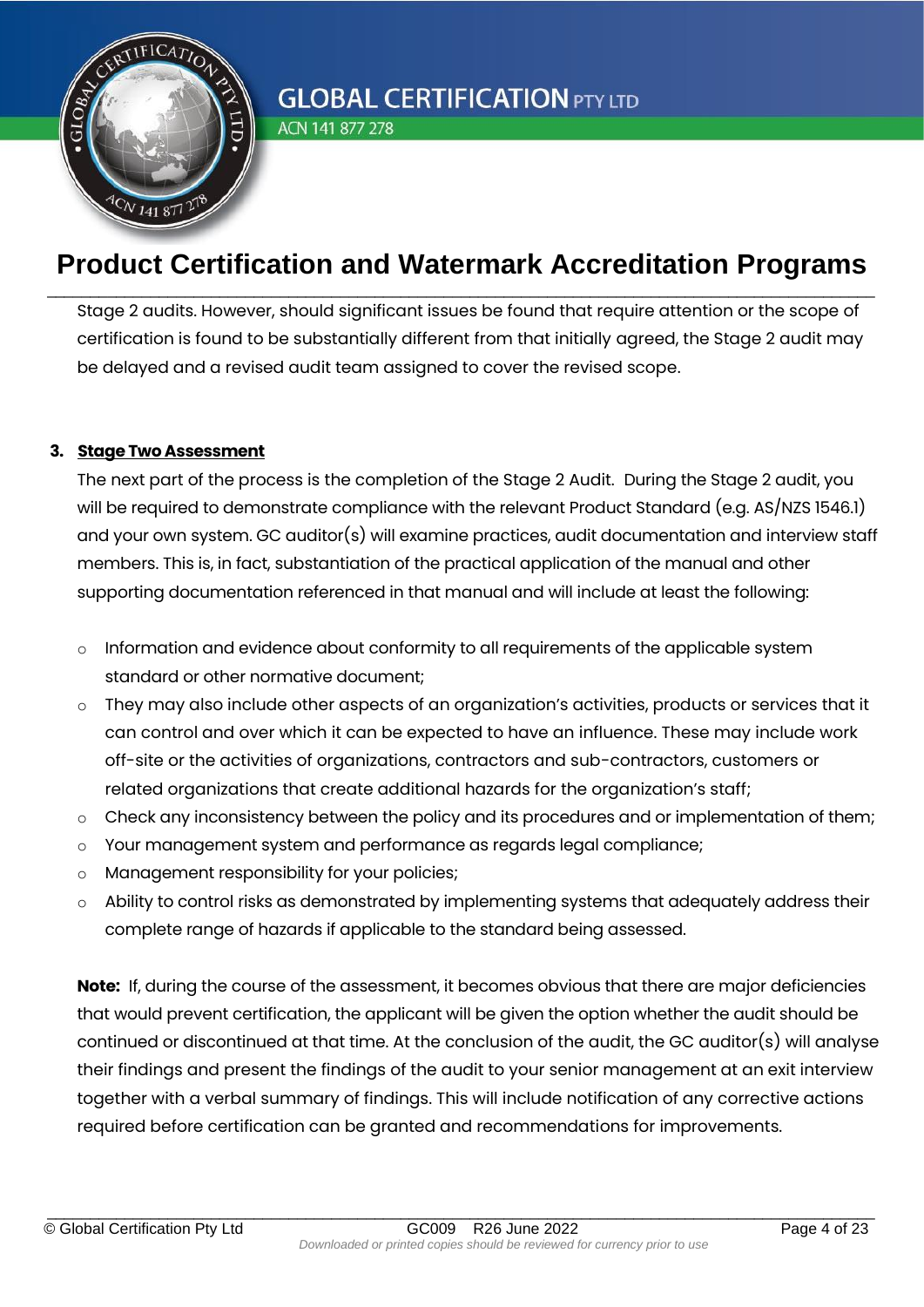

ACN 141 877 278

### **Product Certification and Watermark Accreditation Programs** \_\_\_\_\_\_\_\_\_\_\_\_\_\_\_\_\_\_\_\_\_\_\_\_\_\_\_\_\_\_\_\_\_\_\_\_\_\_\_\_\_\_\_\_\_\_\_\_\_\_\_\_\_\_\_\_\_\_\_\_\_\_\_\_\_\_\_\_\_\_\_\_\_\_\_\_\_\_\_\_\_\_\_\_\_\_\_\_\_\_\_\_\_\_\_\_

The auditor or audit team will report their finding back to GC in the form of a full report which will include:

- o Their recommendations as discussed with you at the close out meeting;
- o Any corrections and corrective actions taken by yourselves to overcome any deficiencies found;
- $\circ$  Confirmation that the information provided by you to GC in your Contract/application/A & D and its review is correct;
- o A recommendation whether or not to grant certification, together with any conditions or observations.

The report will take the format of a continuum. That is, each report will build on the previous report. The Report will always include a summary page where we will communicate the key findings of the assessment and action points required. The next section covers the special audit requirements and their findings necessary for us to enable Certification to be granted. In this section, you will find the results of the initial stage one assessment, stage two specific details and in the case of recertification a 5 yearly review (Cert Decision). Where the Scope of Certification is modified it will be reported in this area. The third part of the report is in a tabular form with the standard presented on the left and the columns to the right showing the various audit stages.

#### **Follow-up**

Should corrective actions to correct any major or minor non-compliances be required, these should be carried out within a mutually agreed period. A supplementary visit may be involved to close-out the corrective actions.

#### **4. Audit findings Classifications**

The following classifications are used during auditing to indicate compliance against the auditing criteria of: -

- $\circ$  Corrective Action CA (N Major / M Minor)
- o Satisfactory S
- o Improvement Opportunity IO
- o Corrective Action Request (Major)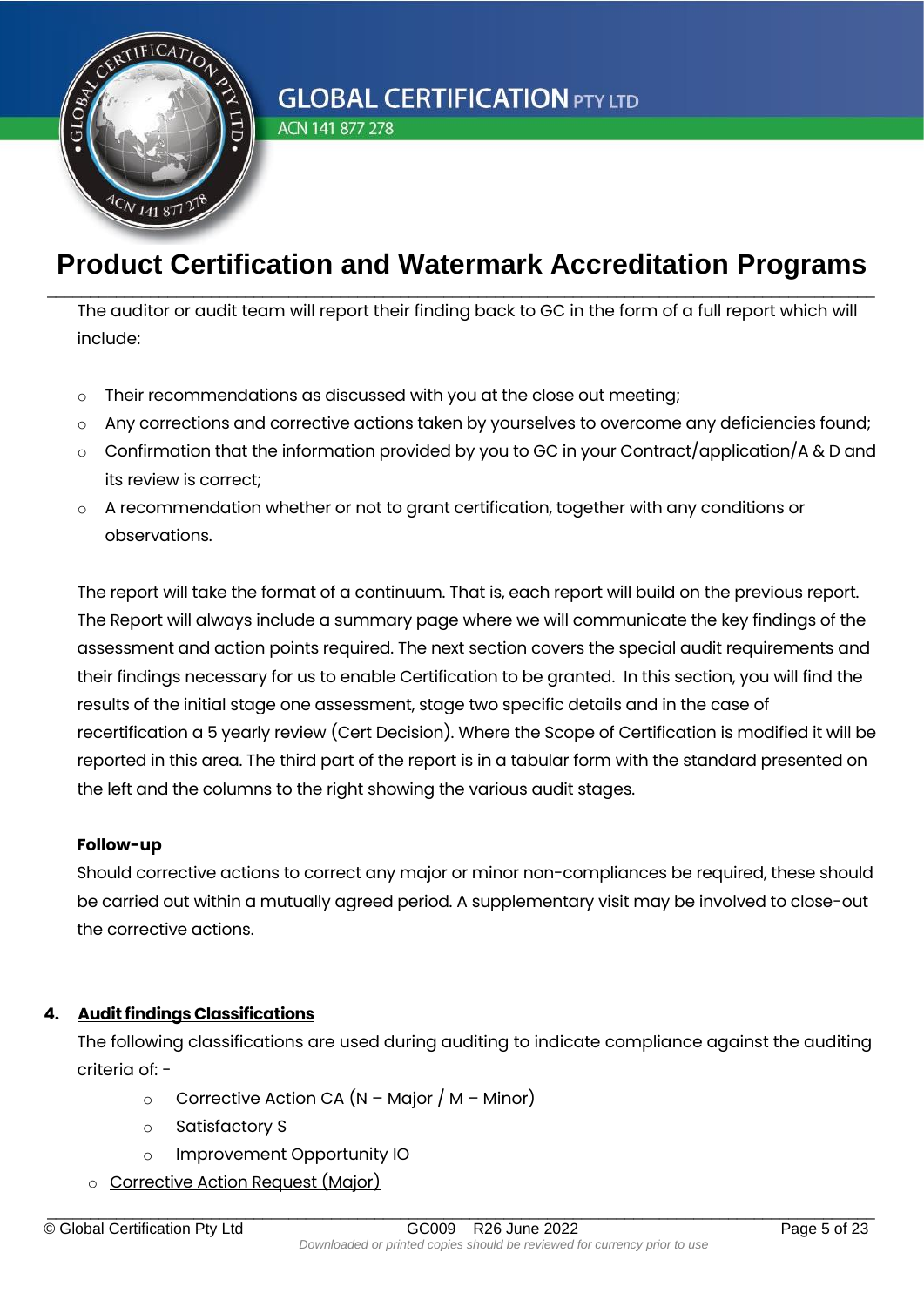

ACN 141 877 278

### **Product Certification and Watermark Accreditation Programs** \_\_\_\_\_\_\_\_\_\_\_\_\_\_\_\_\_\_\_\_\_\_\_\_\_\_\_\_\_\_\_\_\_\_\_\_\_\_\_\_\_\_\_\_\_\_\_\_\_\_\_\_\_\_\_\_\_\_\_\_\_\_\_\_\_\_\_\_\_\_\_\_\_\_\_\_\_\_\_\_\_\_\_\_\_\_\_\_\_\_\_\_\_\_\_\_

The absence of or the failure to implement and maintain, one or more required management system elements, or a situation which would, on the basis of available objective evidence raise significant doubt as to the quality of what the supplier is supplying. Maximum of 30-days to respond on actions to be taken, and a maximum of 90-days to close the issue from the closing meeting. Major corrective actions raised at re-certification must be closed prior to the expiry date on the existing certificate.

#### o Corrective Action Request (Minor)

This applies where minor non-conformance(s) is observed in a particular requirement clause. It may indicate a spasmodic breakdown in the implementation of a procedure(s) or the partial breakdown of the procedures. The close-out date will be at the discretion of the auditor, however this normally follows a maximum of 30-days to respond on actions to be taken, and the close-out to be at the discretion of the auditor (maximum time is subsequent audit).

**Where Corrective actions are raised, failure to comply with the requirements for close out mentioned above will result in suspension / cancellation of certification unless, due to special circumstances, dispensation is granted upon review by the CAB.**

#### **5. Certification Decision and Certificates**

Following successful close-out of any non-conformances, a recommendation for approval and review by Certification Decision and payment of all fees due, certification will normally be granted. The date of granting certification will be following the certification decision which is taken by a Certification Decision member. This will be completed by the issue of a "Certificate of Registration", listing in the Certificate Register in respect of the goods produced or services offered by the organization. Once accredited the certification will be notified to the Joint Accreditation System - Australia and New Zealand for listing in the register and/or other applicable registers. The JAS-ANZ register is updated as required and is available on the JAS-ANZ web site, which will be linked to our web site<https://globalcertification.com.au/>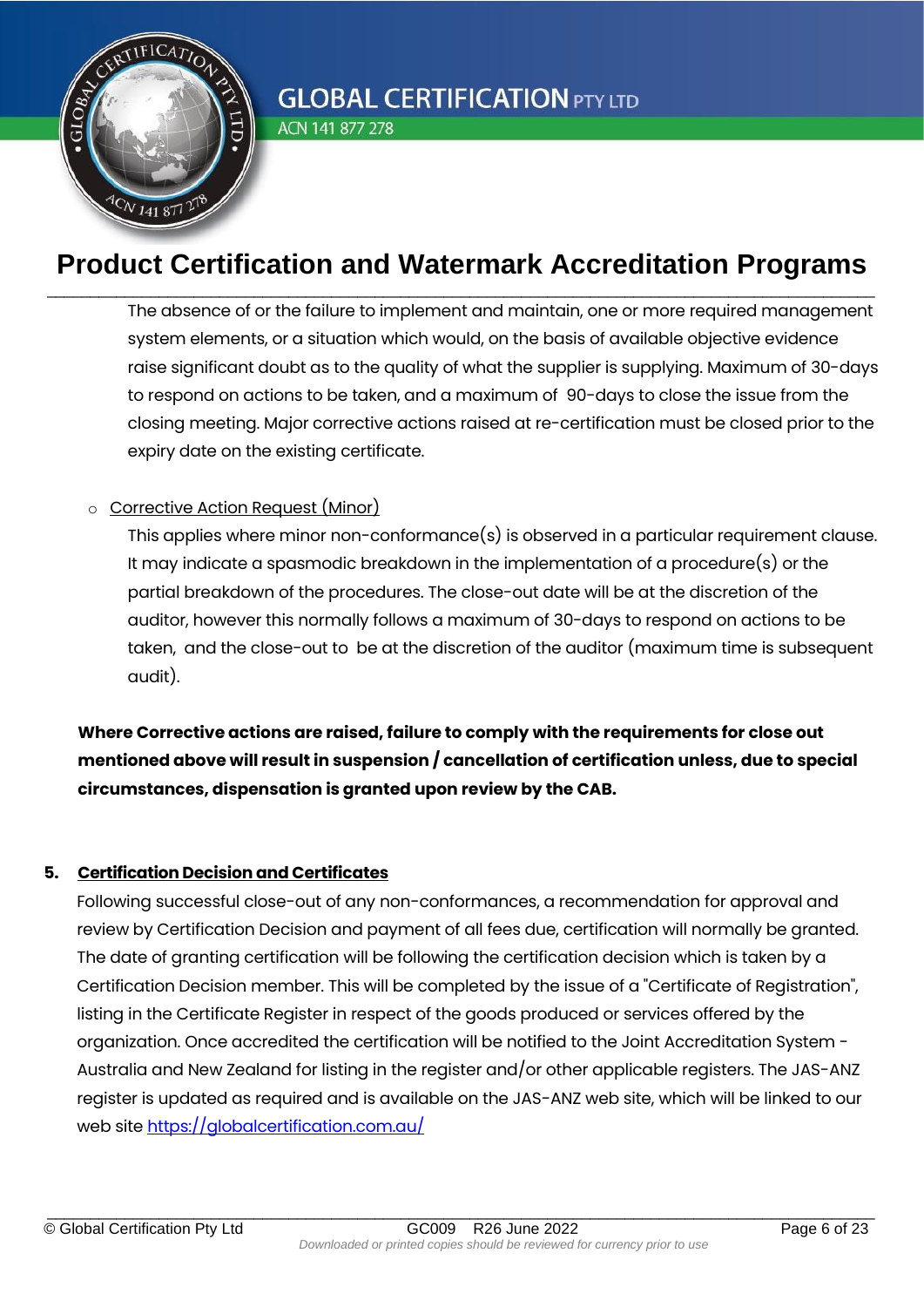

ACN 141 877 278

## **Product Certification and Watermark Accreditation Programs** \_\_\_\_\_\_\_\_\_\_\_\_\_\_\_\_\_\_\_\_\_\_\_\_\_\_\_\_\_\_\_\_\_\_\_\_\_\_\_\_\_\_\_\_\_\_\_\_\_\_\_\_\_\_\_\_\_\_\_\_\_\_\_\_\_\_\_\_\_\_\_\_\_\_\_\_\_\_\_\_\_\_\_\_\_\_\_\_\_\_\_\_\_\_\_\_

### **Product Certification Programs are valid for Five (5) years (WaterMark certificates are also 5-years, licence is renewed annually pending the completion of required audits)**

For product structural certification, the surveillance and re-assessment reports shall be the same format as the assessment reports. For product performance testing certification, the report shall include the testing results of site visits where the units have been installed together with service report evaluations and checking of the approved product against designs and specified requirements.

In order to remove misunderstandings, separate reports and certificates will be issued for each government normative reference document or standard.

In each case only vessels of similar design criteria at different total capacities and working capacities will be placed on a single certificate. An additional cost of \$195.00 per certificate will be charged to the Client to cover the costs of these various certificates.

Each certificate shall have details of

- Name and address and contact details of the manufacturer;
- Full description of the product certified and its purpose;
- Dates of certificate;
- Site/s of manufacture;
- Site/s of assembly;
- The parts of the standard applicable to the product;
- the type of construction e.g. Concrete;
- Total capacities of tanks with the same design criteria and their working capacities;
- Where plastic tanks are certificated, the method of manufacture and the type of polymer used together with its thickness ranges;
- Conditions on use;
- Correct logos appropriate to the scope of the certificate;
- Certificate and / or license number;
- The statement "This Certificate is issued by a JAS-ANZ accredited certification body. The ABCB and JAS-ANZ do not in any way warrant, guarantee or represent that the product the subject of this Certificate conforms to the WaterMark Certification Scheme Rules, nor accepts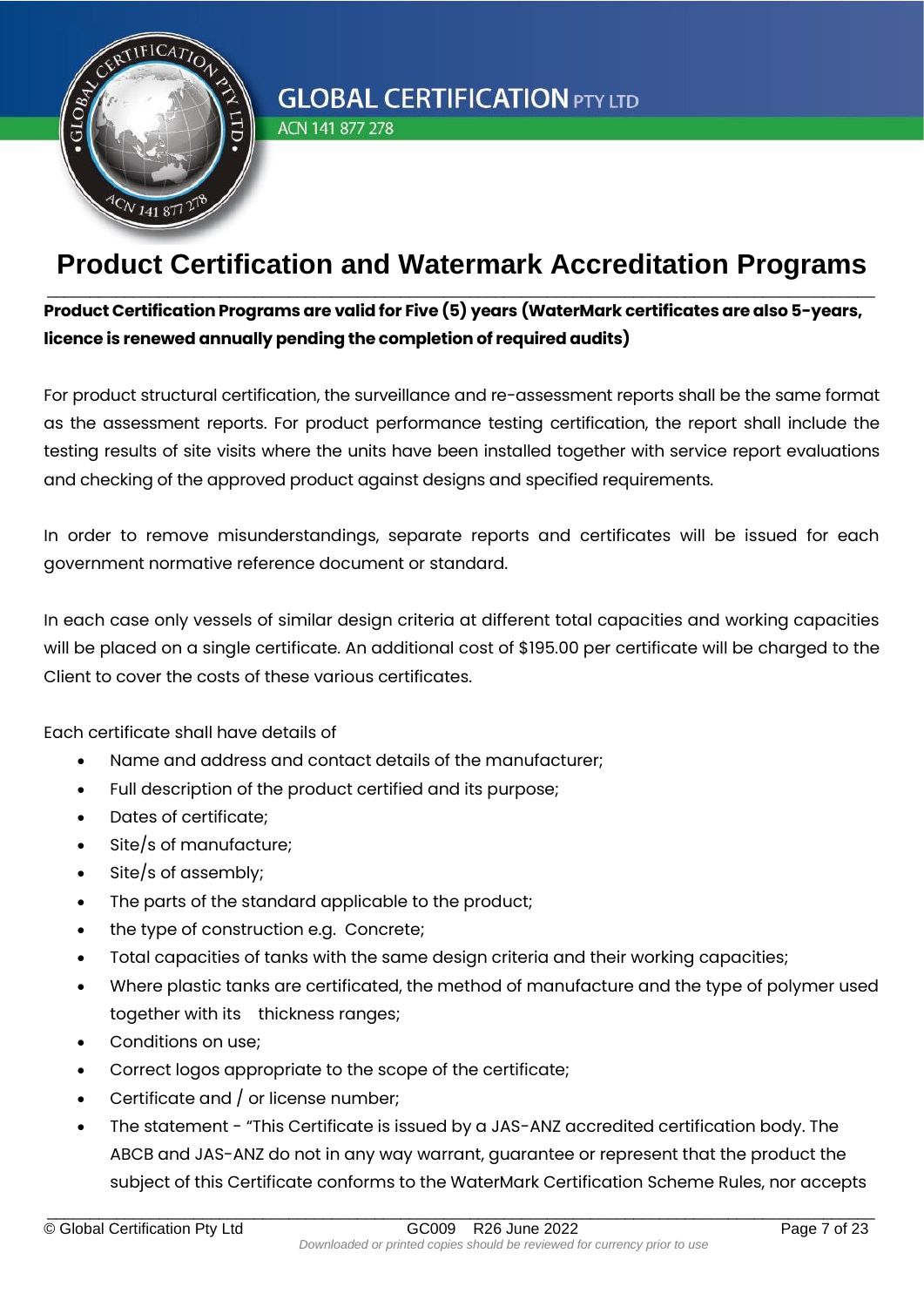

ACN 141 877 278

### **Product Certification and Watermark Accreditation Programs** \_\_\_\_\_\_\_\_\_\_\_\_\_\_\_\_\_\_\_\_\_\_\_\_\_\_\_\_\_\_\_\_\_\_\_\_\_\_\_\_\_\_\_\_\_\_\_\_\_\_\_\_\_\_\_\_\_\_\_\_\_\_\_\_\_\_\_\_\_\_\_\_\_\_\_\_\_\_\_\_\_\_\_\_\_\_\_\_\_\_\_\_\_\_\_\_

any liability arising out of the use of the product. The ABCB disclaims to the extent permitted by law, all liability (including negligence) for claims of losses, expenses, damages and costs arising as a result of the use of the product(s) referred to in this Certificate."

All certificates are signed by the Managing Director and WaterMark Licenses will be valid for 12 months unless withdrawn, suspended or cancelled. They are only to be reproduced in their entirety. Clients shall submit a marking proposal to GC showing the form and manner in which the WaterMark is to be used. Licensing / certification for WaterMark cannot take place until the marking proposal has been accepted at which point the client information can be loaded into the WMPD. The WMPD is located on the website of the Administering Body at [www.abcb.gov.au.](http://www.abcb.gov.au/)

GC is to upload individual JAS-ANZ details into the JAS-ANZ provided portal and WaterMark Licence details to the WMPD, using the .XLS template provided by the ABCB via the WMPD, no later than 7 days after granting a WaterMark Licence.

Details of WaterMark Licenses are to be uploaded to the WMPD through the portal provided separately by the ABCB. The ABCB through the WMPD, shall notify GC once the WaterMark Licence detail is processed and will advise of the success or failure of the upload. Only new or revised WaterMark Licence details shall be uploaded onto the database.

GC shall ensure that a product that has been accorded a WaterMark is appropriately marked. The WaterMark shall be applied to the product prior to despatch from the manufacturing site or on arrival at the manufacturer's agent or distributor's Australian warehouse. In exceptional cases where the product is too small to receive a WaterMark, Approved Users may make application for an exemption to display the WaterMark. The Approved Certifier shall make application for exemption to the Administering Body. Use of the WaterMark is not limited to goods manufactured in Australia and, subject to the Scheme Rules, it may be used on goods that are manufactured outside Australia. GC may use the WaterMark on the WMCC, and in promotional material referencing participation in the Scheme and scope of accreditation.

Each WaterMark Licence is allocated an expiry date. If the WaterMark Licence is not renewed by the expiry date the status will automatically be updated to "overdue" on the WMPD and the "active"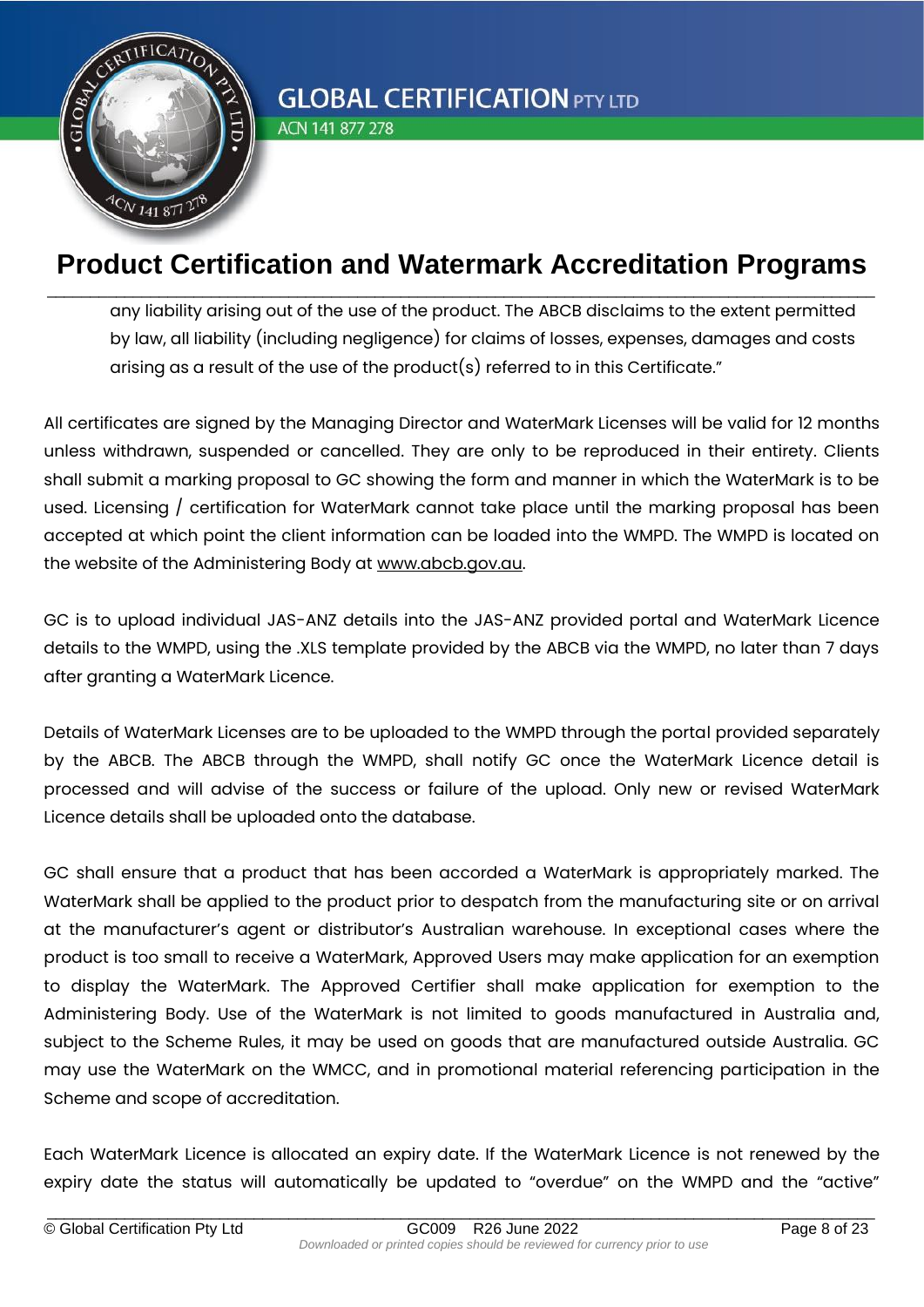

ACN 141 877 278

### **Product Certification and Watermark Accreditation Programs** \_\_\_\_\_\_\_\_\_\_\_\_\_\_\_\_\_\_\_\_\_\_\_\_\_\_\_\_\_\_\_\_\_\_\_\_\_\_\_\_\_\_\_\_\_\_\_\_\_\_\_\_\_\_\_\_\_\_\_\_\_\_\_\_\_\_\_\_\_\_\_\_\_\_\_\_\_\_\_\_\_\_\_\_\_\_\_\_\_\_\_\_\_\_\_\_

products that correspond to the WaterMark Licence will also become "overdue". After expiry, the WaterMark Licence and corresponding product records will continue to be displayed on the WMPD for a pre-defined period (currently 90 days) after which the WMPD will automatically change the status to "terminated" and the WaterMark Licence will not be visible on the WMPD and WaterMark Licence number cannot be re-issued.

In the case of suspended, withdrawn or cancelled certificates, the use of advertising material that contains any reference to the GC, JAS-ANZ and/or the WaterMark symbol shall discontinue immediately.

Certificates based on testing of its effectiveness such as AS/NZS 1546.3:2017 must refer to the standard testing parameters and provide the average results if available during the test period.

For example 1546.3 can only be certified against a secondary effluent standard but may include nutrient reduction or removals.

Note: Advanced secondary cannot be described on the 1546.3 certificates.

During this time, an organisation is responsible for:

- o Observance of GC's Contract Conditions;
- o Continuing compliance with the relevant System Standard;
- o Notifying GC of any significant Quality, EMS, OH&S, health, or Food Safety incidents, breaches of regulation or legislation and relevant correspondence with Authorities as soon as possible after the event;
- o Implementing regular self-audits and reviews of the System;
- o Agreeing to and paying for surveillance audits during the life of the certificate as required Global Certification Pty Ltd.
- $\circ$  Notifying GC of any significant changes in the organizational structure of the System which may impact on the original certification;
- $\circ$  Maintaining a record of all complaints, remedial actions relative to the products or services and improvement activities covered by the scope of certification;
- o Ensuring the customer is notified of any goods or services provided outside of the registered certification scope; and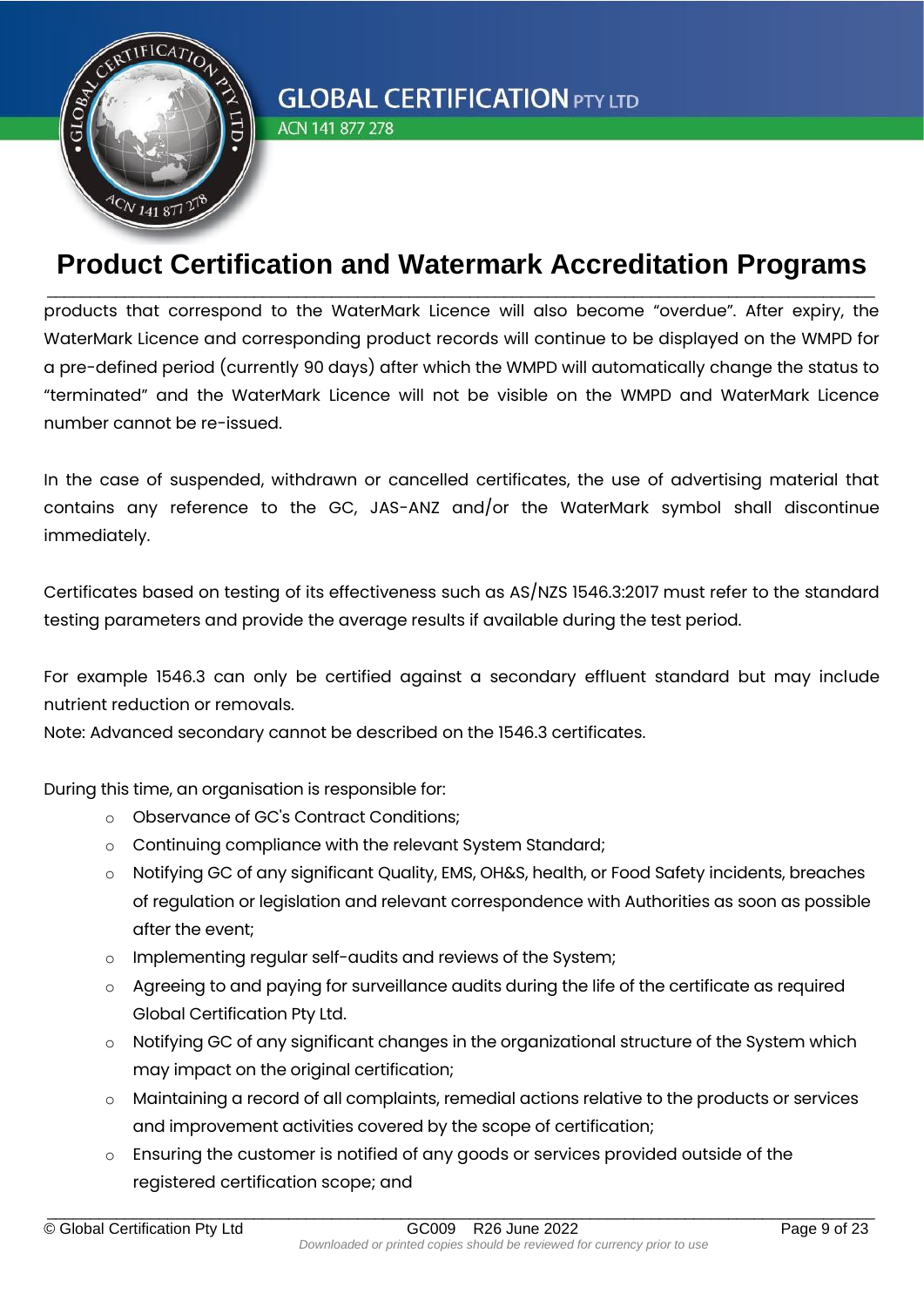

ACN 141 877 278

## **Product Certification and Watermark Accreditation Programs** \_\_\_\_\_\_\_\_\_\_\_\_\_\_\_\_\_\_\_\_\_\_\_\_\_\_\_\_\_\_\_\_\_\_\_\_\_\_\_\_\_\_\_\_\_\_\_\_\_\_\_\_\_\_\_\_\_\_\_\_\_\_\_\_\_\_\_\_\_\_\_\_\_\_\_\_\_\_\_\_\_\_\_\_\_\_\_\_\_\_\_\_\_\_\_\_

Records of any significant system related communications received and any actions taken to respond to them.

#### **6. Certificate Maintenance, Surveillance Assessments**

GC will arrange periodic visits for the purpose of surveillance of an organization's product system at approximately 12-monthly intervals. In particular, the first surveillance audit must take place within the first 12 months after the conclusion of the Stage 2 audit completion date. Each visit will concentrate only on certain aspects of the system to ensure continuing compliance with the relevant standard. The visits will be agreed at the time of the audit and the agreed next audit date and expected duration be recorded on the summary report.

Surveillance activities during the life of the certification may include the following:

- o On-site factory and in-situ audits assessing your management system's fulfillment of specified requirements with respect to the standard to which the certification is granted;
- o Enquiries by GC to you on various aspects of your certification;
- $\circ$  Requests for you to provide documents and records (on paper or electronic media);
- o Reviewing any statements that you have made with respect to your operations (e.g. promotional material, web site); and
- o Follow up on any of your customer complaints or information.

The Surveillance Audits are on site audits but are not necessarily full system audits. Where multi-site certification is applicable they will normally be full system audits for the activities at the applicable site plus a head office audit to review the product system.

The surveillance audit program will include the following at each audit:

- o Internal audits and management review;
- o A review of actions taken on non-conformities identified during the previous audit;
- o Treatment of complaints;
- o Effectiveness of the management system with regard to achieving your objectives and targets;
- o Progress of planned activities aimed at continual improvement;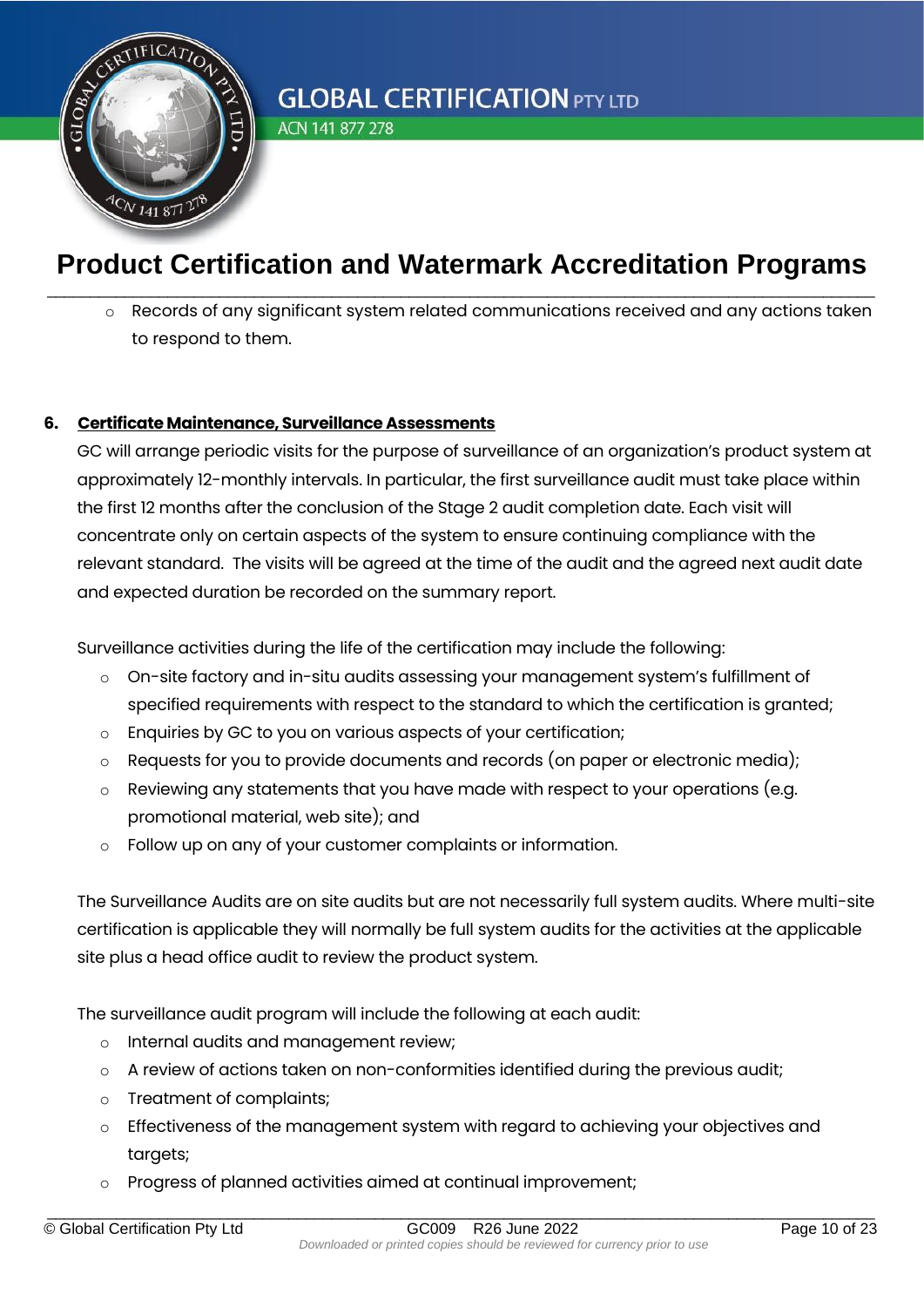

ACN 141 877 278

## **Product Certification and Watermark Accreditation Programs** \_\_\_\_\_\_\_\_\_\_\_\_\_\_\_\_\_\_\_\_\_\_\_\_\_\_\_\_\_\_\_\_\_\_\_\_\_\_\_\_\_\_\_\_\_\_\_\_\_\_\_\_\_\_\_\_\_\_\_\_\_\_\_\_\_\_\_\_\_\_\_\_\_\_\_\_\_\_\_\_\_\_\_\_\_\_\_\_\_\_\_\_\_\_\_\_

- o Continuing operational control;
- o Review of any changes, and
- o Use of marks and/or any other claim to certification.

#### **7. Re-Certification and Continuing Registration**

For continuation within GC's scheme of certification, the company will be subject to annual audit planning via the A & D to determine any key changes in the organization, such as staff numbers or product design changes. The recertification audits will be planned and conducted prior to the completion of the five year certification period to evaluate the continued fulfillment of all the requirements of the relevant management standard or other normative document. The purpose of the recertification audit is to confirm the continued conformity and effectiveness of the system as a whole and its continued relevance and applicability for the scope of certification. The time taken for these assessments is usually two thirds of the original assessment times. However, this may vary due to the growth or change of scope and size of the Organisation at the time of recertification, similar to surveillance planning.

In the case of multiple sites, or certification to multiple product system standards being provided by GC, the planning for the audit shall ensure adequate on-site audit coverage to provide confidence in the certification. Hence each audit will request current staff numbers at individual sites and the scope of activities at each of these sites to establish an effective audit program.

The recertification audit will include an on-site audit that addresses the following:

- $\circ$  The effectiveness of the product system in its entirety considering internal and external changes and its continued relevance and applicability to the scope of certification;
- $\circ$  Demonstrated commitment to maintain the effectiveness and improvement of the product system to enhance overall performance;
- o Whether the operation of your product system contributes to the achievement of your organization's policy and objectives;
- o When during a recertification audit, major corrective actions are raised, these must be closed out prior to granting recertification. Failure to close these out prior to the end of the current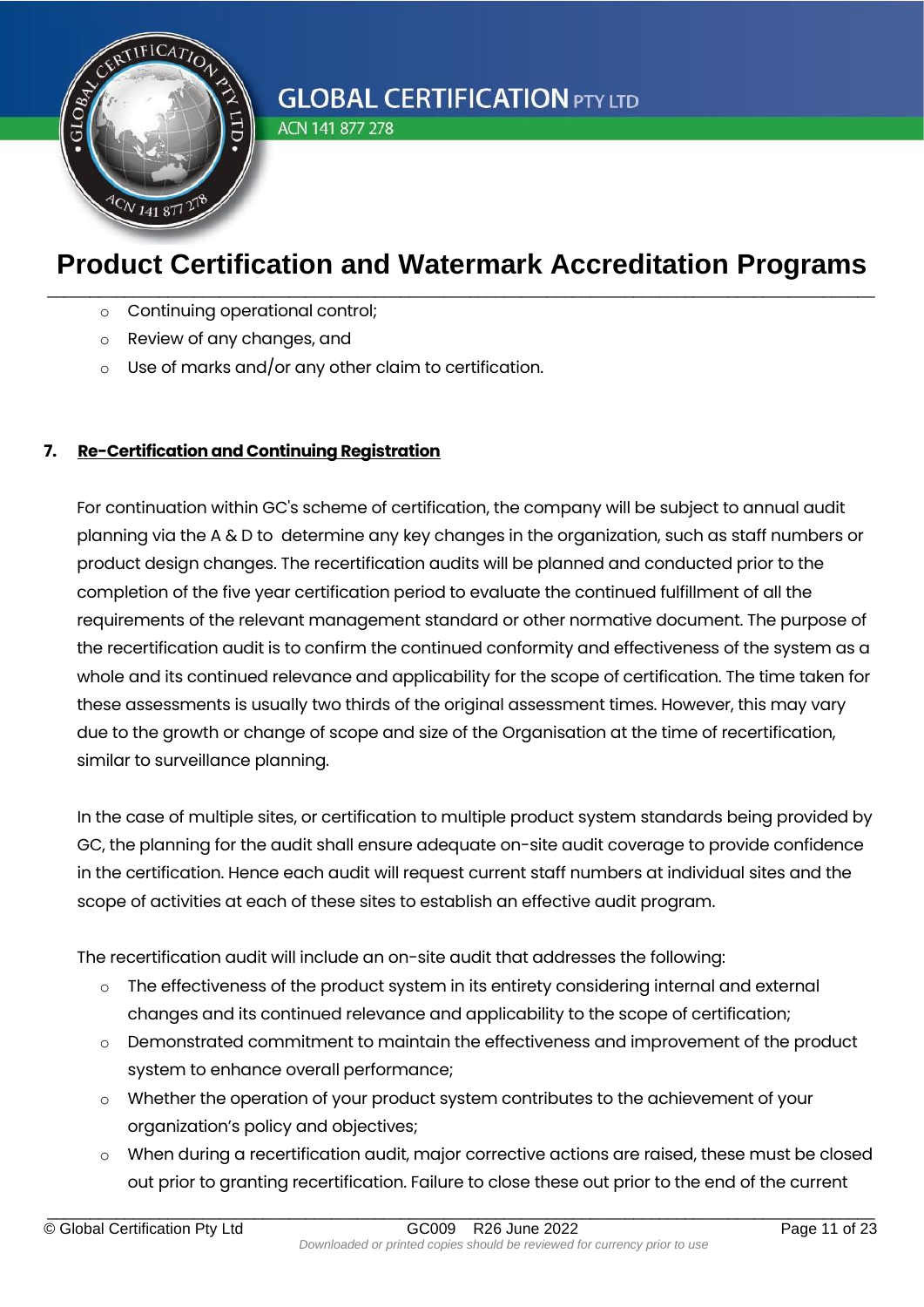

ACN 141 877 278

## **Product Certification and Watermark Accreditation Programs** \_\_\_\_\_\_\_\_\_\_\_\_\_\_\_\_\_\_\_\_\_\_\_\_\_\_\_\_\_\_\_\_\_\_\_\_\_\_\_\_\_\_\_\_\_\_\_\_\_\_\_\_\_\_\_\_\_\_\_\_\_\_\_\_\_\_\_\_\_\_\_\_\_\_\_\_\_\_\_\_\_\_\_\_\_\_\_\_\_\_\_\_\_\_\_\_

recertification cycle may lead to suspension or cancellation of the certificate and a full new certification initial assessment being carried out to recertify your organization.

**Note:** The decision to grant the renewal of certification are based on the results of the recertification audit, as well as the results of the review of the system over the period of certification and complaints received from users of your certification.

#### **8. Special, Short Notice Audits and Audits for variation of Scope**

**Special Audits** may be conducted throughout the life of the certification cycle based on the need to vary scope, investigate complaints, response to changes, or as a follow up on suspended certificates.

**Audits for Variations to Scope** will normally be conducted in response to an application for extension to the scope of your certification that has already been granted. The process involves a review of the proposed scope change which will determine any audit activities necessary to decide whether or not the extension may be granted. Often these are undertaken in conjunction with surveillance audits.

**Short Notice Audits** are conducted when GC are investigating complaints, in response to changes identified in our general surveillance activity or as a follow up on suspended certificates. This document serves as notice that we may need to complete these audits and that may be unannounced. In selecting the audit team for these audits, we will take care in including an auditor that has had no involvement with you previously as you will probably not have the opportunity to object to audit team members for short notice audits**.** 

**Reductions in scope** are generally handled by correspondence between yourselves and operations staff or at audit. Where changes are notified at audit, these shall be recorded on the Summary Report. Reductions in scope may also occur in parts of your organisation where GC find that there have been persistent and serious failure of that part of the Organisation to meet the certification requirements. Any such reduction shall be in line with the requirements of the standard used for certification.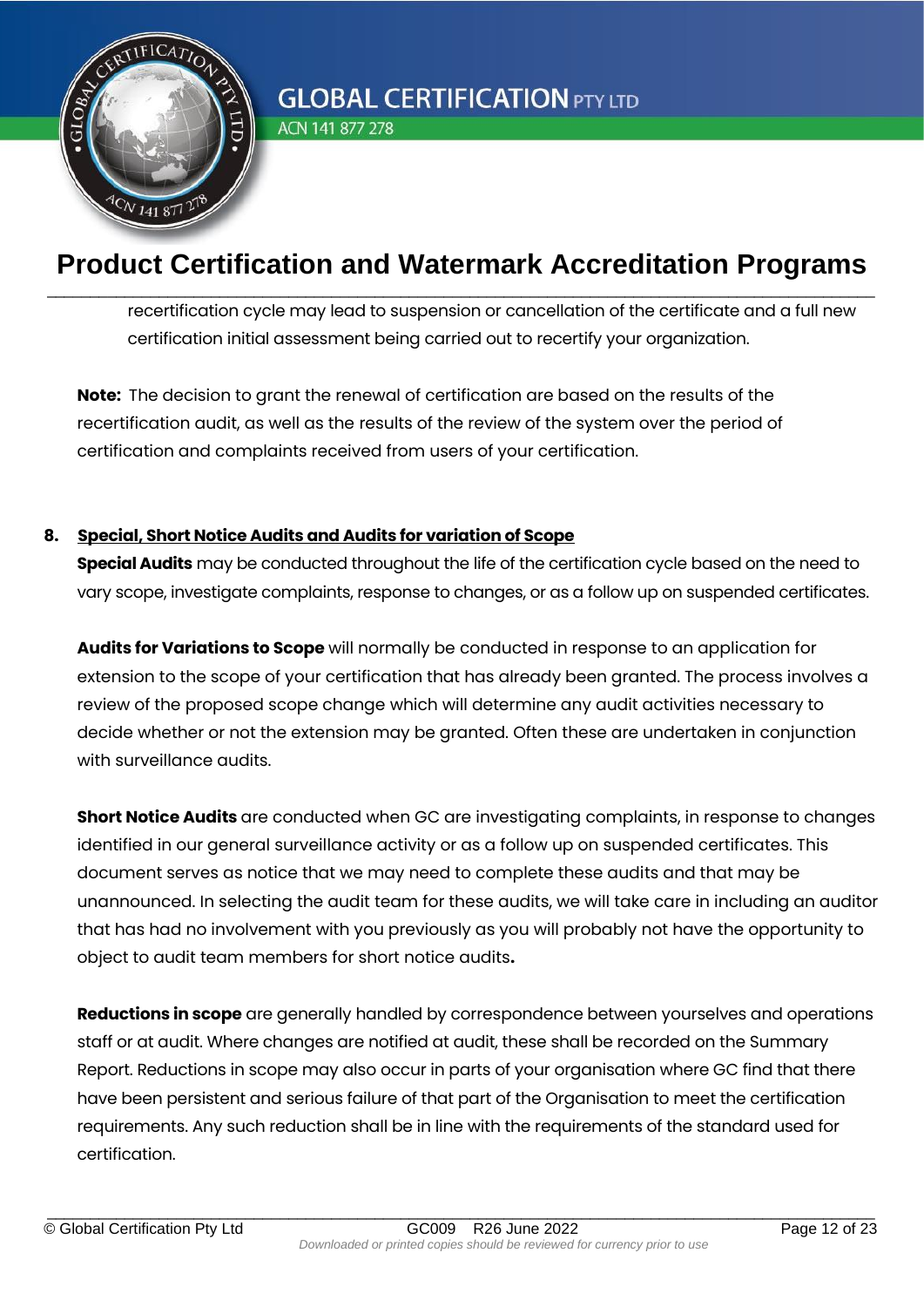

ACN 141 877 278

## **Product Certification and Watermark Accreditation Programs** \_\_\_\_\_\_\_\_\_\_\_\_\_\_\_\_\_\_\_\_\_\_\_\_\_\_\_\_\_\_\_\_\_\_\_\_\_\_\_\_\_\_\_\_\_\_\_\_\_\_\_\_\_\_\_\_\_\_\_\_\_\_\_\_\_\_\_\_\_\_\_\_\_\_\_\_\_\_\_\_\_\_\_\_\_\_\_\_\_\_\_\_\_\_\_\_

**Unannounced Audits** The client agrees to make their premises available to auditors to conduct un-announced audits. These will be charged at the normal rate prevailing at the time. For Product Certification, each year GC will select an organisation at a rate of 10% of the total Product Construction Certified Products for an unannounced audit. Performance Testing Certification unannounced audits equate to 25% of the total selected sites under product testing for the year as per the testing requirement outlined in GC166 This will usually include product testing at the time. E.g. 1546.3:2017 grab samples form a household BOD5, TSS, E coli would be tested. Concrete tank manufacture testing of the compressive strength side and top loading.

#### **Product Certification**

The scheme is called "The Domestic Wastewater Treatment Units (Septic Tanks) and Rainwater Tanks Scheme" which is accredited by JAS-ANZ and is designed to support the use of new and innovative products in the Waste and recycled water Industry, and collection for rainwater systems to make these systems more reliable in use. Our aim under this scheme is to provide confidence to the Citizens of Australia and New Zealand and the various levels of Government in the products that GC certificate. Certificates are valid for 5 years.

In November 2012, it was found that there was some confusion with the various types of certification offered for products under our scheme, hence the scheme was broken up into two components: -

- 1. Product Structural Certification
- 2. Product Performance Testing Certification

The quality standard ISO 9001:2015 equivalent to AS/NZS ISO 9001:2016 certification or an evaluated quality plan is a pre-requisite standard for certification under the Scheme to ensure that the Product is produced consistently to the design criteria.

Prior to the commencement of the evaluation under the Product Performance Testing Certification, the manufacturer must obtain any approval criteria from the applicable State or territory where approval is sought and relay these requirements to Global Certification Pty Ltd. We will confirm these requirements and any special testing requirements and add these to the evaluation plan for the program concerned.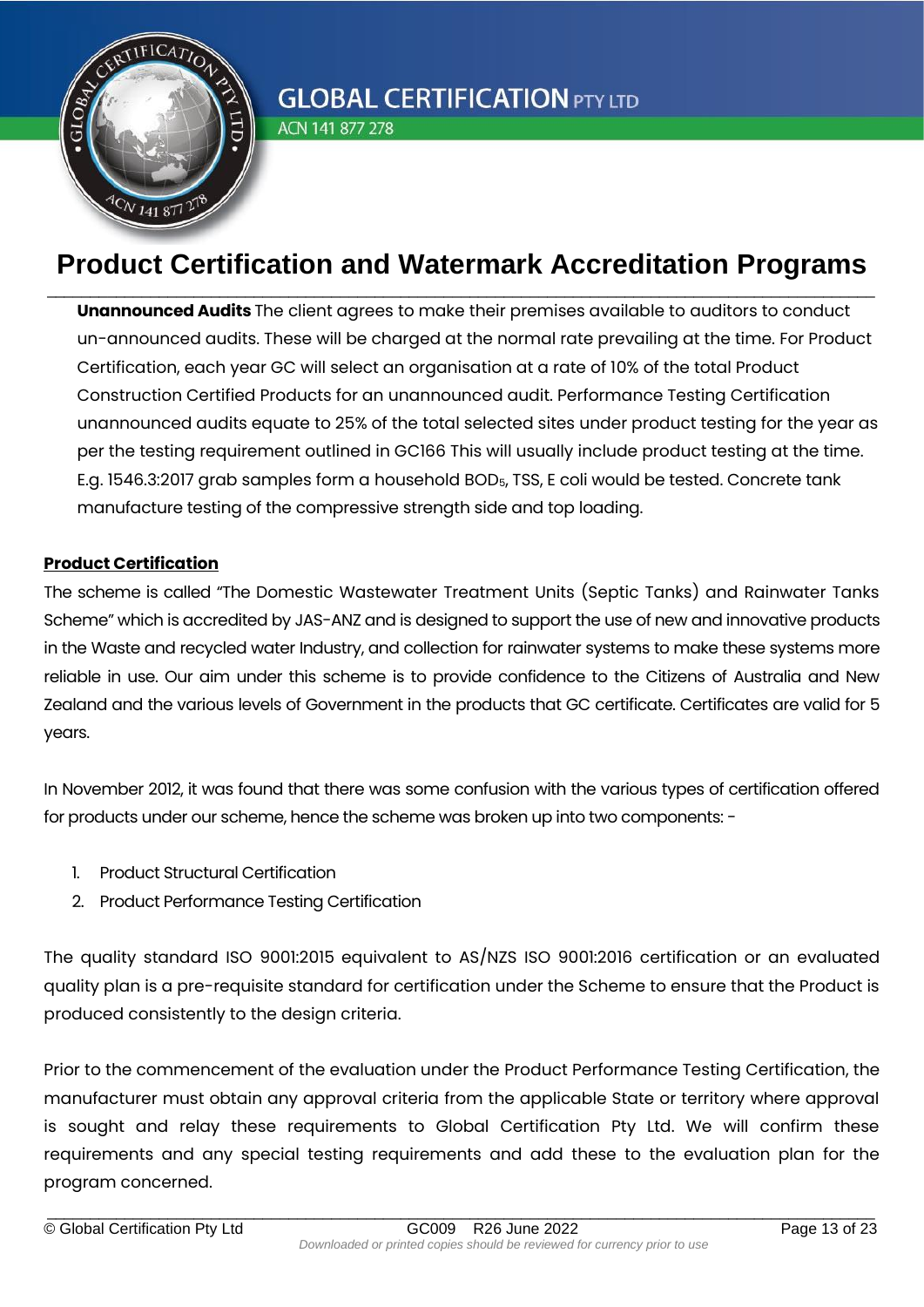

ACN 141 877 278

### **Product Certification and Watermark Accreditation Programs** \_\_\_\_\_\_\_\_\_\_\_\_\_\_\_\_\_\_\_\_\_\_\_\_\_\_\_\_\_\_\_\_\_\_\_\_\_\_\_\_\_\_\_\_\_\_\_\_\_\_\_\_\_\_\_\_\_\_\_\_\_\_\_\_\_\_\_\_\_\_\_\_\_\_\_\_\_\_\_\_\_\_\_\_\_\_\_\_\_\_\_\_\_\_\_\_

In addition to these the Client will be required to submit a full Company Product Plan for evaluation by GC and the Jurisdictions where the product is to be sold. Note: - the Plan must include a full product Description, Manufacturing Location and assembly locations, Structural Engineers Design Drawings and/or reports, Specifications, Manufacturing procedures and 9001 certificate or Quality Plan, a bill of materials, internal Product Testing Program and any manuals associated with the product, its use, installation warranted life and construction materials and their suitability for the intended use.

#### **Sampling requirements**

The Client agrees to make their premises available to company auditors to conduct un-announced audits. These will be charged at the normal rate prevailing at the time. For Product Structural Certification, each year GC has the ability (if required) to select products certified at a rate of 10% of the total Product Construction Certified Products for an unannounced audit. Performance Testing Certification unannounced audits equate to 25% of the total selected sites under product testing for the year as per the testing requirement outlined in GC166 and GC166a. This will usually include product testing at the time. E.g. AS/NZS 1546.3:2008, AS1546.3:2017, AS1546.4:2016 completed under SA MP 101:2017 or AS/NZS 1546.2:2008 grab samples from a household BOD<sub>5</sub>, TSS, E coli would be tested. Concrete tank manufacture testing of the compressive strength side and top loading. The unannounced inspections and testing of product ensure that products being manufactured and sold continually meet the design and performance criteria. Certificates are valid for five years. The evaluation report shall clearly show the products assessed and tests conducted during this visit.

Raw Material or component suppliers: - Generally, where raw materials are obtained from a certified supplier, testing by the Client shall be monthly or 1 unit per 100 whichever is sooner.

#### **Product Performance Testing**.

Laboratory testing shall be conducted by a NATA registered laboratory or equivalent. On site testing is conducted by the sampler as per the Guidelines set in the Evaluation Plan.

Surveillance and re-certification testing shall be in accordance with a sampling procedure where a number of sites shall be tested at each audit to cover the effective sampling applied previously by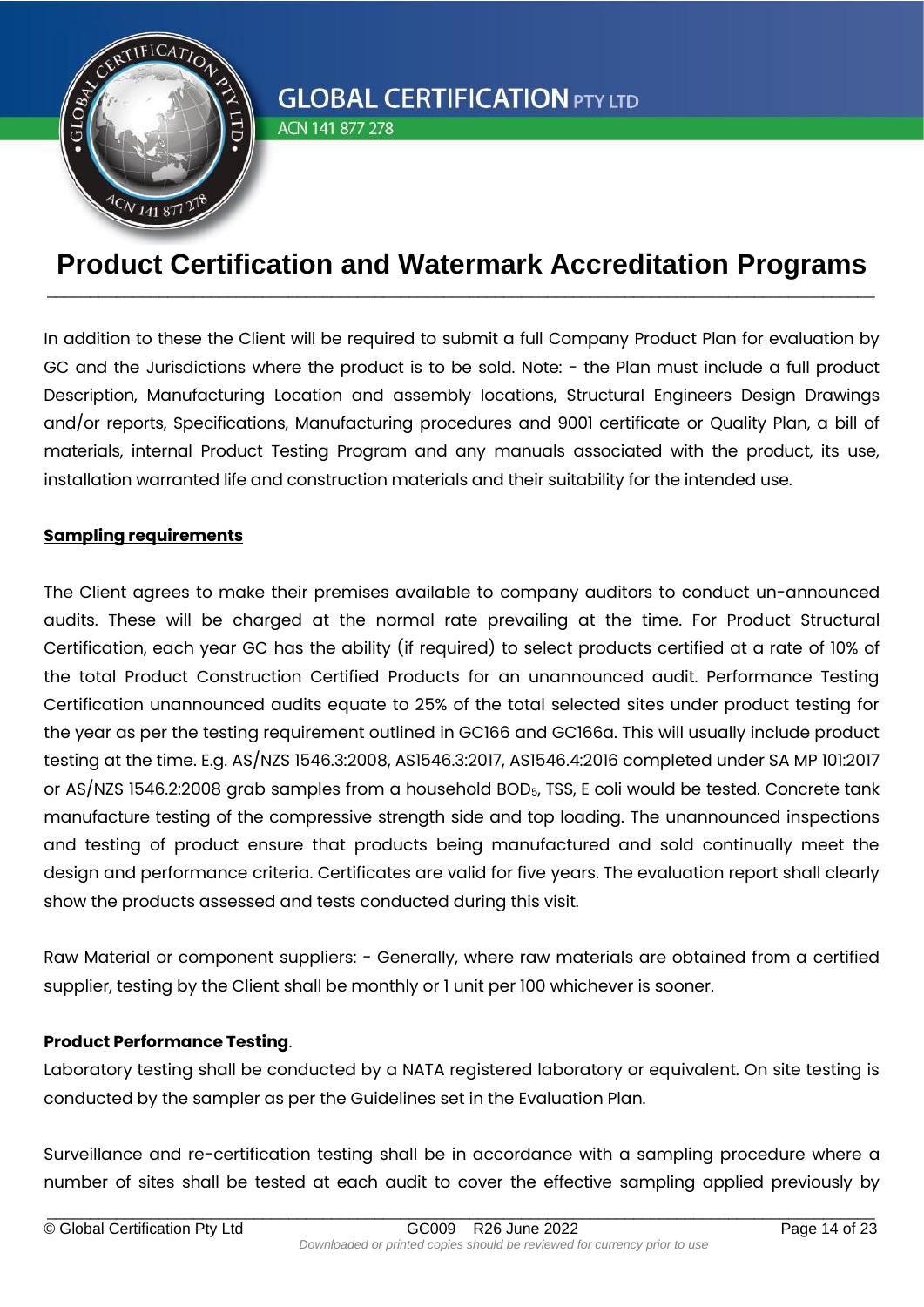

ACN 141 877 278

### **Product Certification and Watermark Accreditation Programs** \_\_\_\_\_\_\_\_\_\_\_\_\_\_\_\_\_\_\_\_\_\_\_\_\_\_\_\_\_\_\_\_\_\_\_\_\_\_\_\_\_\_\_\_\_\_\_\_\_\_\_\_\_\_\_\_\_\_\_\_\_\_\_\_\_\_\_\_\_\_\_\_\_\_\_\_\_\_\_\_\_\_\_\_\_\_\_\_\_\_\_\_\_\_\_\_

Australian State Governments at their 5-year renewal cycle. This sampling is 1 unit per 10 units from 1 unit to 100 units installed, plus 1 additional unit for each additional 100 or part thereof installed. In order to equate this with a 12 monthly surveillance and 5-year recertification cycle, the following will apply to products certified under the product performance testing system:

- $\circ$  The total number of samples required is divided by five (i.e. Total units installed 4000 = 10+39= 49/5=10 units)
- o The service history of the selected units shall be assessed.
- The sites shall be selected from a list of all units installed. 25% of these must be randomly selected.

Where Government Testing has been conducted under their requirements provision of a report to GC providing the results will satisfy this requirement.

The assessment shall include an evaluation of all company quality system elements for effective implementation of Product standard requirements. The assessment team shall provide a full report to the Company on the operation audited using the applicable standards and/or Normative Reference Documents in accordance with the requirements of ISO/IEC17065:2012, within ten days of each evaluation unless otherwise agreed by the Company. Assessors shall identify opportunities for improvement, as these become evident during the evaluation without recommending specific solutions. These opportunities shall be included in the report to the company.

Over a number of years, it has been established that On-site sewerage facilities require the user (householder) of these products to have a knowledge of the waste materials and cleaning agents able to be discharged into wastewater treatment systems. Accordingly, the products must include operating manuals and maintenance procedures to ensure satisfactory performance. Indeed, these units appear to work very effectively if properly serviced and used in accordance with manufacturers recommendations.

Various State Governments require operation and maintenance procedures to be set out for all aspects of the on-site sewerage facility by the designer, manufacturer and/or facility builder. For example, Queensland require that procedures should be in place to ensure that: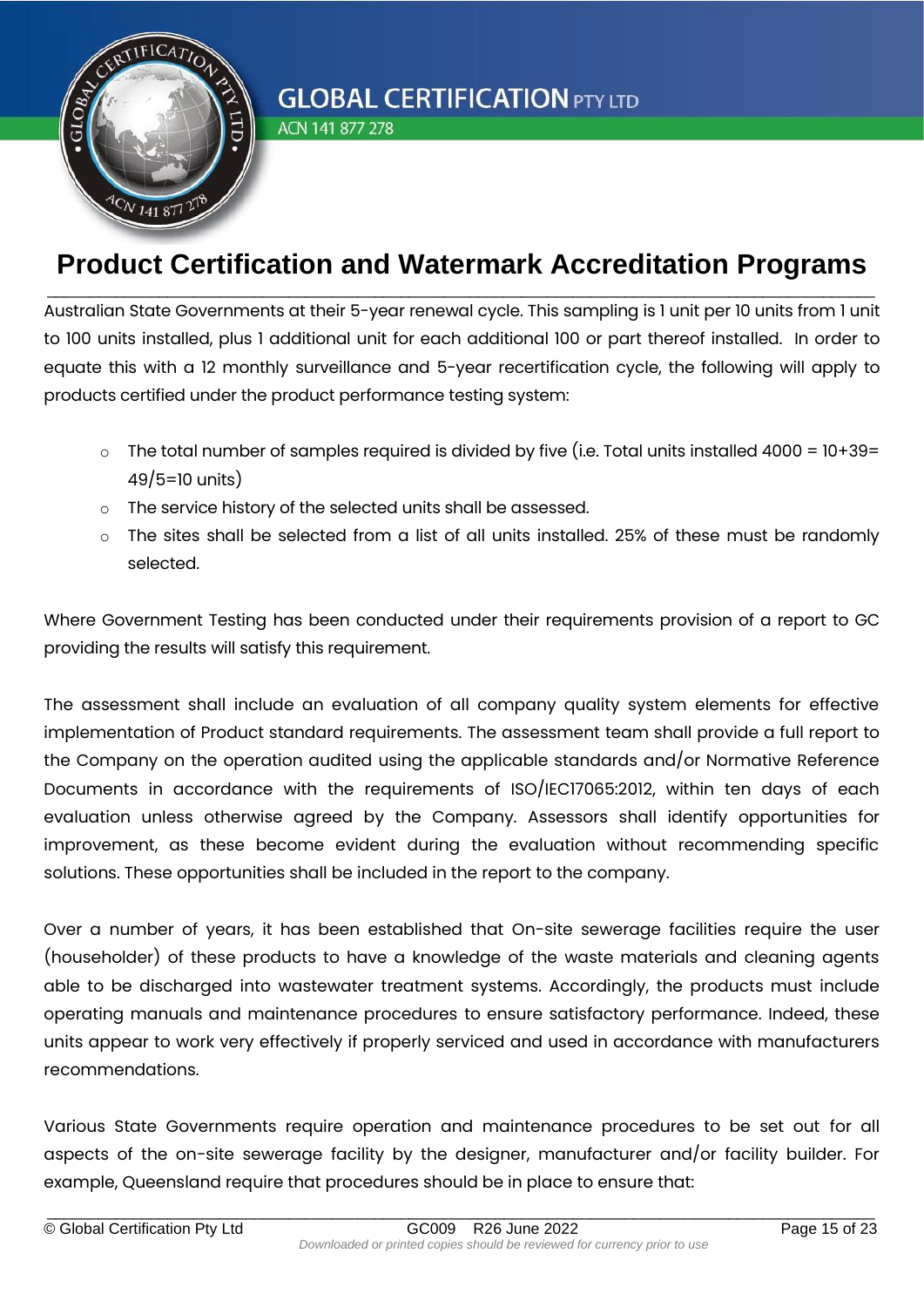

ACN 141 877 278

### **Product Certification and Watermark Accreditation Programs** \_\_\_\_\_\_\_\_\_\_\_\_\_\_\_\_\_\_\_\_\_\_\_\_\_\_\_\_\_\_\_\_\_\_\_\_\_\_\_\_\_\_\_\_\_\_\_\_\_\_\_\_\_\_\_\_\_\_\_\_\_\_\_\_\_\_\_\_\_\_\_\_\_\_\_\_\_\_\_\_\_\_\_\_\_\_\_\_\_\_\_\_\_\_\_\_

- $\circ$  Operation and maintenance auidelines are available to all owners and users of an on-site sewerage facility;
- Operation and maintenance procedures are undertaken to a regular schedule appropriate to the nature and type of treatment and land application facility, and in accordance with any manufacturer's/facility builder's instructions;
- o Continuity of operation and maintenance is achieved throughout changes of ownership, occupier and/or use or development of the site. Refer to AS/NZS 1547:2008; and
- o Owners of on-site sewerage facilities must hold a maintenance contract for the plant in accordance with the plant requirements.

Each on-site evaluation by GC shall include a review of:

- o Customer complaints and company response;
- o Supplier internal audit and management review results and actions (if applicable);
- o Compliance to the Standard or normative reference certified;
- o Review of the Company Product Plan held by GC against the Product and the current Product Plan on site and a review of all jurisdictions where the product is accredited for inclusion in GC 174 Register of Certified Product Plans to enable any changes made to be notified to the Jurisdictions concerned;
- o Adherence to GC application/contract conditions;
- o Correct use of JAS-ANZ and GC's symbols and Certification Marks or Trademarks;
- $\circ$  Adherence to providing units which meet the design specifications and performance;
- o Use of qualified, licensed, competent persons to install the units; and
- o Review of Servicing of installed products during each evaluation if applicable.

The Scheme permits the use of the Certificate Number / Licence Number and Global Certification Pty Ltd certification mark or WaterMark Trademark on a product or system listed in the respective Certificate of Conformity, providing reliable evidence confirming a manufacturer's compliance with the requirements of the Scheme, and operation under the Application / Contract conditions of use and Approved User Agreement. The conditions apply under our JAS-ANZ accreditation for Product Certification and the WaterMark Certification Scheme owned by the ABCB and are found in Appendix 2 of GC002 Contract / Application Form for Certification/Re-Certification and the Approved User Agreement.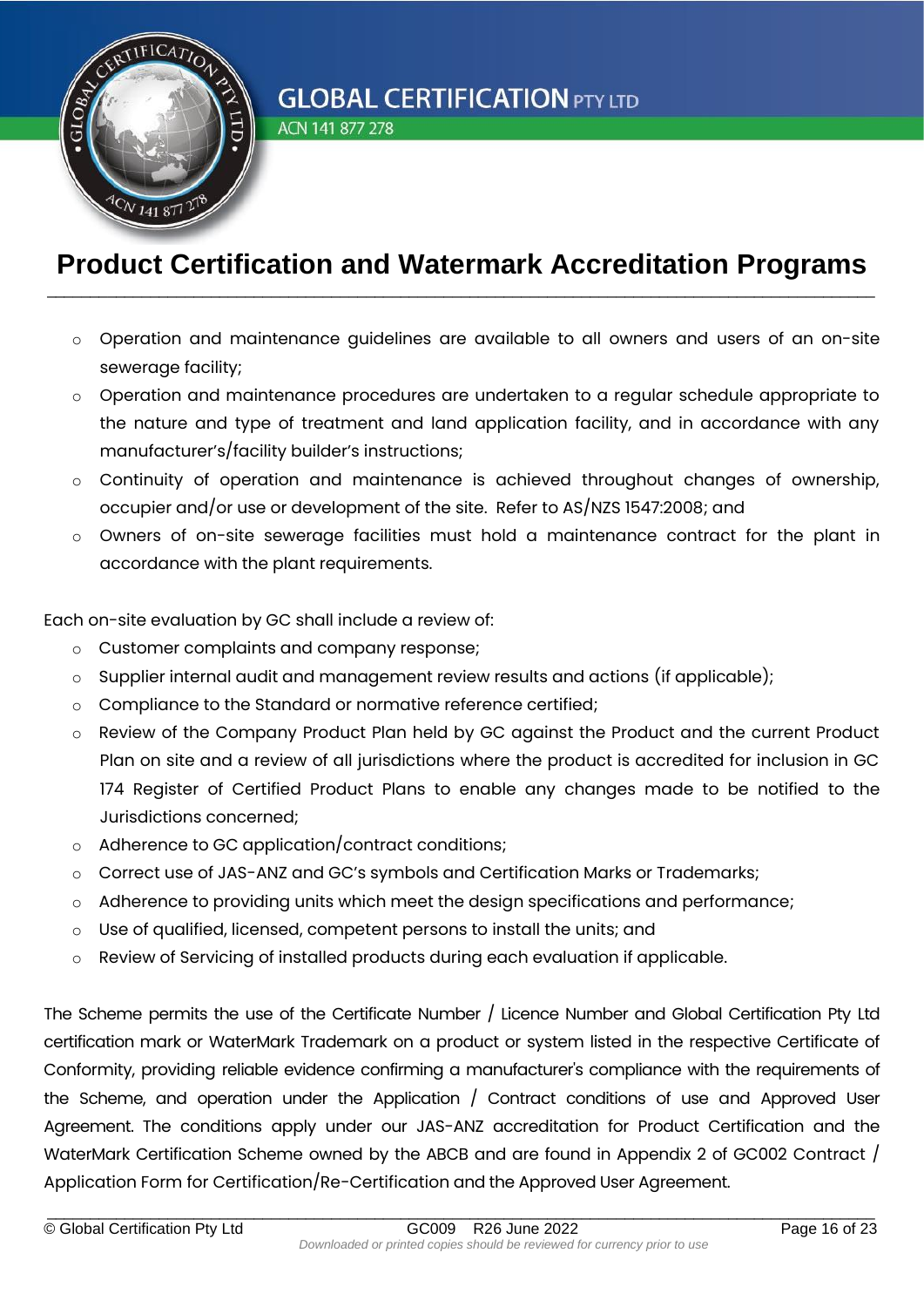

ACN 141 877 278

## **Product Certification and Watermark Accreditation Programs** \_\_\_\_\_\_\_\_\_\_\_\_\_\_\_\_\_\_\_\_\_\_\_\_\_\_\_\_\_\_\_\_\_\_\_\_\_\_\_\_\_\_\_\_\_\_\_\_\_\_\_\_\_\_\_\_\_\_\_\_\_\_\_\_\_\_\_\_\_\_\_\_\_\_\_\_\_\_\_\_\_\_\_\_\_\_\_\_\_\_\_\_\_\_\_\_

#### **Responsibilities under the Product Scheme**

Global Certification Pty Ltd, through its Board, Advisory Board and Chief Executive Officer, are responsible for the management of the scheme. JAS-ANZ are responsible for administering the scheme and the ABCB are the owners of the scheme.

Certificate holders are responsible for ensuring that the certified Product continues to comply with the requirements of the various code or standard as specified on the relevant Certificate of Conformity. The client shall not materially vary the system or product to which the certificate is granted unless the Client has given notice in writing to GC and gained approval to so do including JAS-ANZ or the ABCB if required.

The client shall also notify the company of any of the following changes:

- the legal, commercial, organizational status or ownership;
- to their system product specifications;
- contact, key staff, or site details;
- major changes to the management system and processes.

Changes to the certified product must be raised with GC prior to any change being supplied to any customer. In some instances a test site may be set up with approvals from the relevant Government agency requesting installation for testing approval. In all cases this is discussed with the client prior to any action taking place. Where, minor changes are made that do not make a material difference to the product or its performance, the approval will be based on the information supplied and the new components or variation shall be added to the Company Product Plan and the variations recorded in GC 174 Register of Certified Company Product Plans and Jurisdictions where installed. The modifications shall be approved by the original assessor and certification panel member or suitably qualified persons if the original Assessor and panel member are not available.

If a product is not listed on the WMSP (WaterMark Schedule of Products), the Approved Certifier shall review the WMEP (WaterMark Schedule of Excluded Products) which lists the plumbing and drainage products that are excluded from the Scheme. If the product is excluded from requiring certification under the Scheme, the Approved Certifier shall review the WMEP to determine if the schedule includes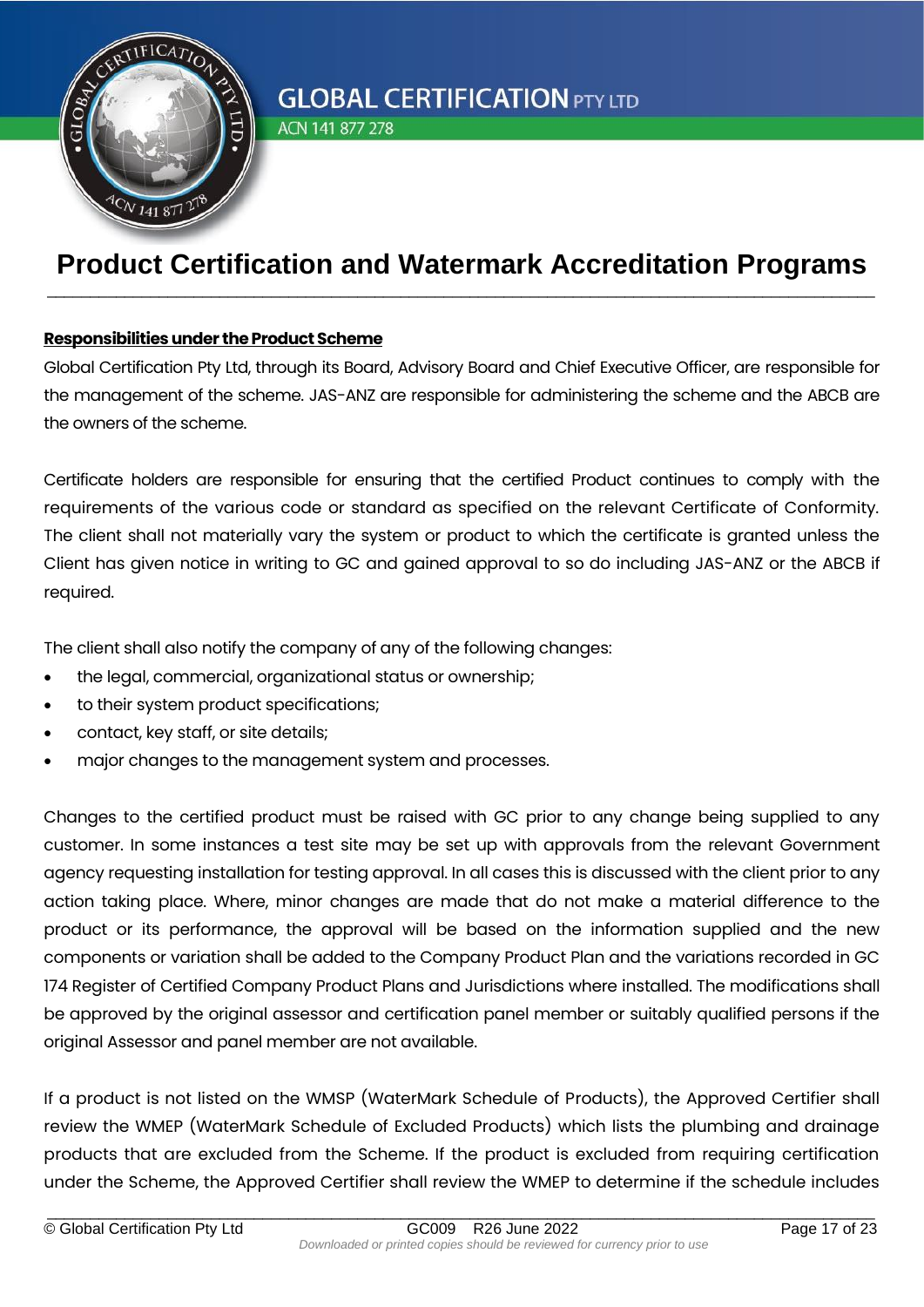

ACN 141 877 278

### **Product Certification and Watermark Accreditation Programs** \_\_\_\_\_\_\_\_\_\_\_\_\_\_\_\_\_\_\_\_\_\_\_\_\_\_\_\_\_\_\_\_\_\_\_\_\_\_\_\_\_\_\_\_\_\_\_\_\_\_\_\_\_\_\_\_\_\_\_\_\_\_\_\_\_\_\_\_\_\_\_\_\_\_\_\_\_\_\_\_\_\_\_\_\_\_\_\_\_\_\_\_\_\_\_\_

a product specification should the manufacturer or importer decide to obtain other certification as a means of proving evidence of suitability under the PCA. If the product is not listed on the WMSP or the WMEP, or there is no applicable specification appropriate for evaluating the product attributes, the Approved Certifier is to carry out an assessment of the risks associated with its use in accordance with the Protocol for the Assessment of Risks of Plumbing Products. The outcomes of the assessment shall be reported to the ABCB.

The PCA defines the installation requirements for products in plumbing and drainage systems together with any limitations on installation. From the installation requirements of the PCA, GC shall determine whether the installation of the product is addressed satisfactorily and whether there are any limitations on installation.

If the product is already covered by an applicable specification and the installation requirements of the PCA, GC shall advise the appropriate applicable specification to be used for conformity assessment. Once agreement on the scope of the application has been made, GC shall advise the applicant of the evaluation plan and an approximate timeframe and cost for its completion.

For any new or innovative products, Global Certification is to submit the outcome of an assessment carried out in accordance with the Protocol for the Assessment of Risks of Plumbing Products to the Administering Body. All pertinent assessment detail and a description of the product is to be provided. Within 28 days, the Administering Body shall approve, or otherwise, the outcome of the assessment and advise the Approved Certifier of its decision. Reasons shall be provided in writing where a risk assessment outcome is rejected by the Administering Body. Where the new product is assessed as being excluded from requiring certification under the Scheme, the Administering Body shall update the WMEP and the Approved Certifier shall advise their applicant accordingly. Where the new product is assessed as requiring certification under the Scheme and there is no applicable specification appropriate for evaluating the product attributes, the Approved Certifier may prepare and lodge an application with the Administering Body for an existing, new or amended product specification to be considered for use in the Scheme, in accordance with the Protocol for Developing Product Specifications. When an existing, new or amended product specification is approved for use in the Scheme, the Administering Body shall update the WMSP and the Approved Certifier shall recommence pre-evaluation.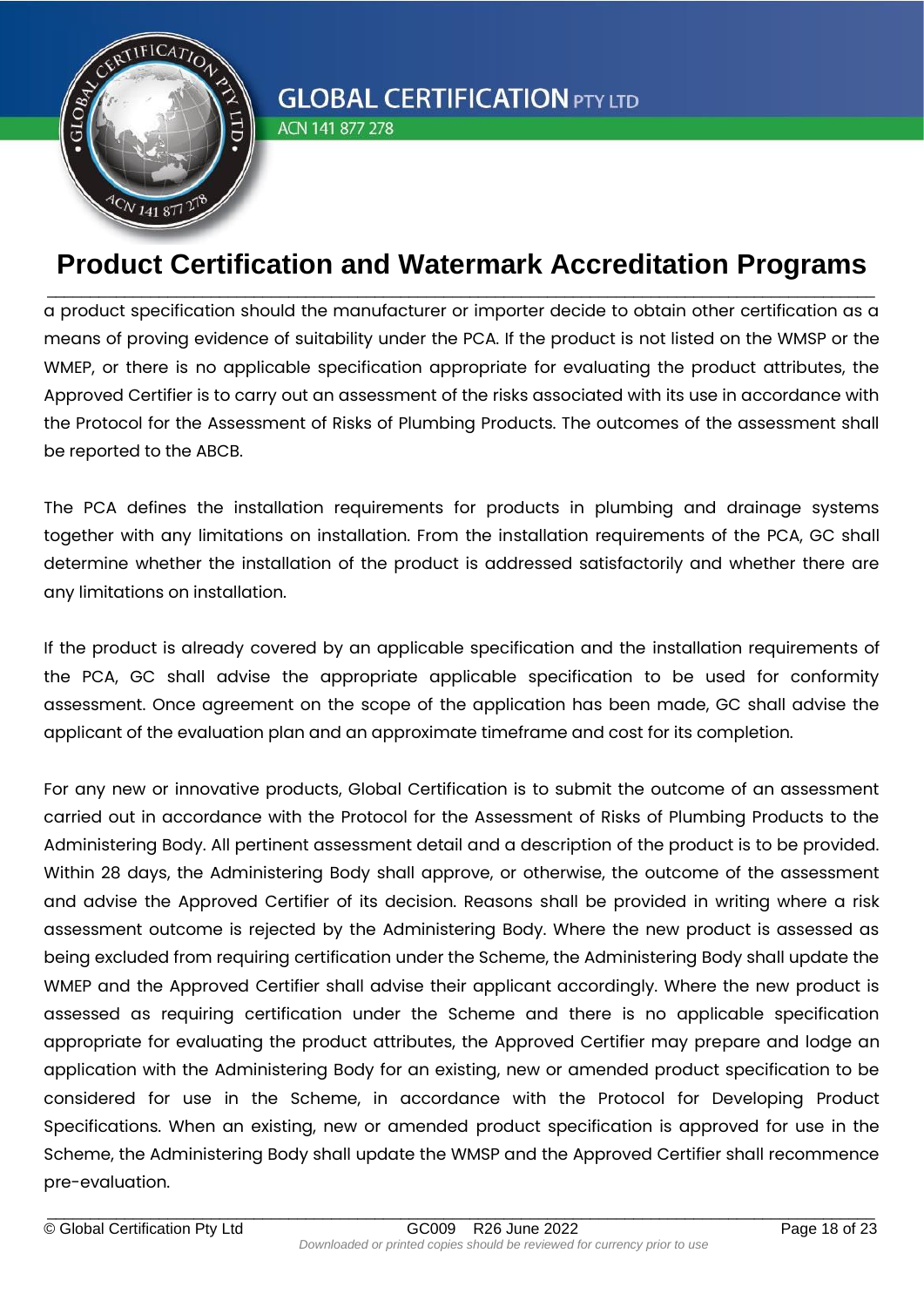

ACN 141 877 278

### **Product Certification and Watermark Accreditation Programs** \_\_\_\_\_\_\_\_\_\_\_\_\_\_\_\_\_\_\_\_\_\_\_\_\_\_\_\_\_\_\_\_\_\_\_\_\_\_\_\_\_\_\_\_\_\_\_\_\_\_\_\_\_\_\_\_\_\_\_\_\_\_\_\_\_\_\_\_\_\_\_\_\_\_\_\_\_\_\_\_\_\_\_\_\_\_\_\_\_\_\_\_\_\_\_\_

Note: Failure to comply with this requirement may result in suspension or cancellation of the certificate.

#### **Standards and Normative Reference Documents certified under GC Product Scheme**

The Domestic Wastewater Treatment Units (Septic Tanks) and Rainwater Tanks Scheme covers but not limited to the following:

#### **2.1 Product Structural Certifications:**

- AS/NZS 1546.1:2008 On Site Domestic Wastewater Treatment Units Part 1 septic tanks
- AS/NZS 4766:2006 Polyethylene Storage Tanks for water and chemicals
- AS/NZS 4766:2020 Polyethylene Storage Tanks for water and chemicals
- ATS 5200.026-2004 Technical Specification for plumbing and drainage products Part 026: Cold water storage tanks
- AS 3735:2001 Concrete structures retaining liquids
- Plumbing Code of Australia
- WMTS 026 Prefabricated Cold Water Storage Tanks
- AS/NZS 3718:2005 Water Supply Tap Ware
- AS/NZS 3718:2021 Water Supply Tap Ware
- AS/NZS 3662:2013 Performance of Showers for Bathing
- AS/NZS 3499:2006 REC:2016 Water Supply Flexible Hose Assemblies

#### **2.2 Product Performance Testing Certification:**

- AS 1546.3:2017 On Site Domestic Wastewater Treatment Units Part 3 aerated wastewater treatment systems (also 1546.3:2008)
- AS/NZS 1546.2:2008 On-Site domestic wastewater treatment units Waterless composting Toilets
- AS1546.4:2016 On-Site domestic wastewater treatment units Domestic greywater treatment systems
- SA MP 101:2017 On-Site domestic wastewater treatment units Conformity Assessment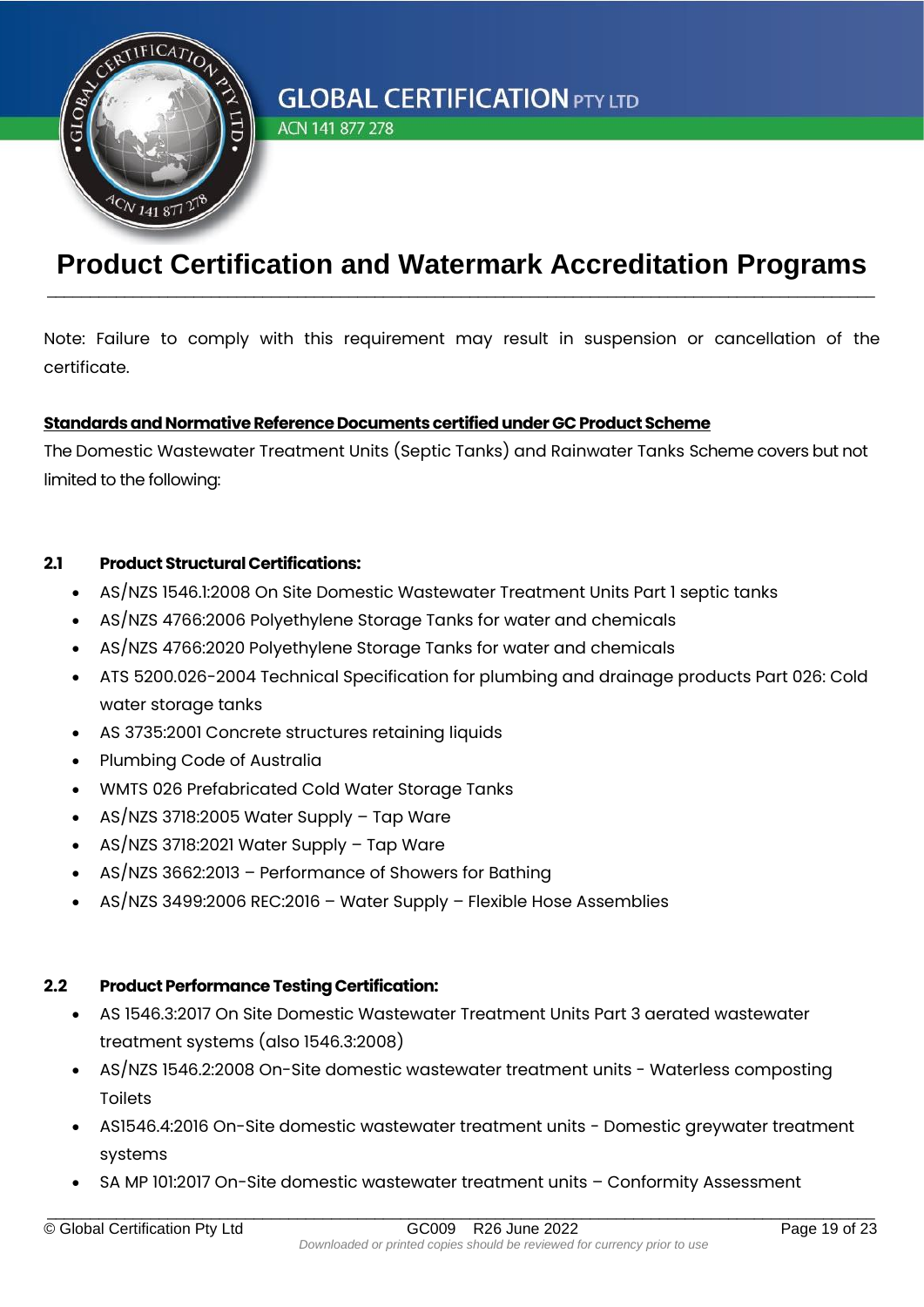

ACN 141 877 278

## **Product Certification and Watermark Accreditation Programs** \_\_\_\_\_\_\_\_\_\_\_\_\_\_\_\_\_\_\_\_\_\_\_\_\_\_\_\_\_\_\_\_\_\_\_\_\_\_\_\_\_\_\_\_\_\_\_\_\_\_\_\_\_\_\_\_\_\_\_\_\_\_\_\_\_\_\_\_\_\_\_\_\_\_\_\_\_\_\_\_\_\_\_\_\_\_\_\_\_\_\_\_\_\_\_\_

requirements for As1546.3 and AS1546.4.

Clients may request various standards and Normative Documents that are not on the list. These will be provided with a non-JAS-ANZ certificate provided it is not already under an accredited scheme and that the code of practice or standard is within our ability to assess the requirements.

### **Note: The testing for AS 1546.4:2016 and AS 1546.3:2017 is conducted under the requirements of the standard and SA MP 101:2017**.

#### **Confidentiality**

All information relating to an applicant or a certified company will be treated as confidential by all personnel associated with GC. Any Conflict of interest between the assessor or the Company shall be advised to GC. Refer to [Confidentiality Policy](https://cas.com.au/policies-and-values/) for more information.

#### **Subcontracting to an external body and assessor review**

When it is necessary to subcontract work, the Managing Director shall ensure that personnel involved with the subcontracted work meet the applicable requirements of Global Certification Pty Ltd. A review of their competencies will be conducted on at least an annual basis, ANZSIC and other codes form their CV and assessor evaluation, GC require the sub-contractor to declare any potential conflicts of interest, not conduct any joint marketing activity other than for certification services and training services in conjunction with GC and that a properly documented agreement covering these requirements including confidentiality is drawn up.

A list of sub-contractors approved for the providing services shall be maintained and each assessor shall be subject to monitoring to ensure their competence and that they can meet the high standards of service expected of internal personnel.

This standardisation process shall occur at least annually to ensure assessors of GC are consistent in their approach. External bodies shall be required to provide documented evidence of their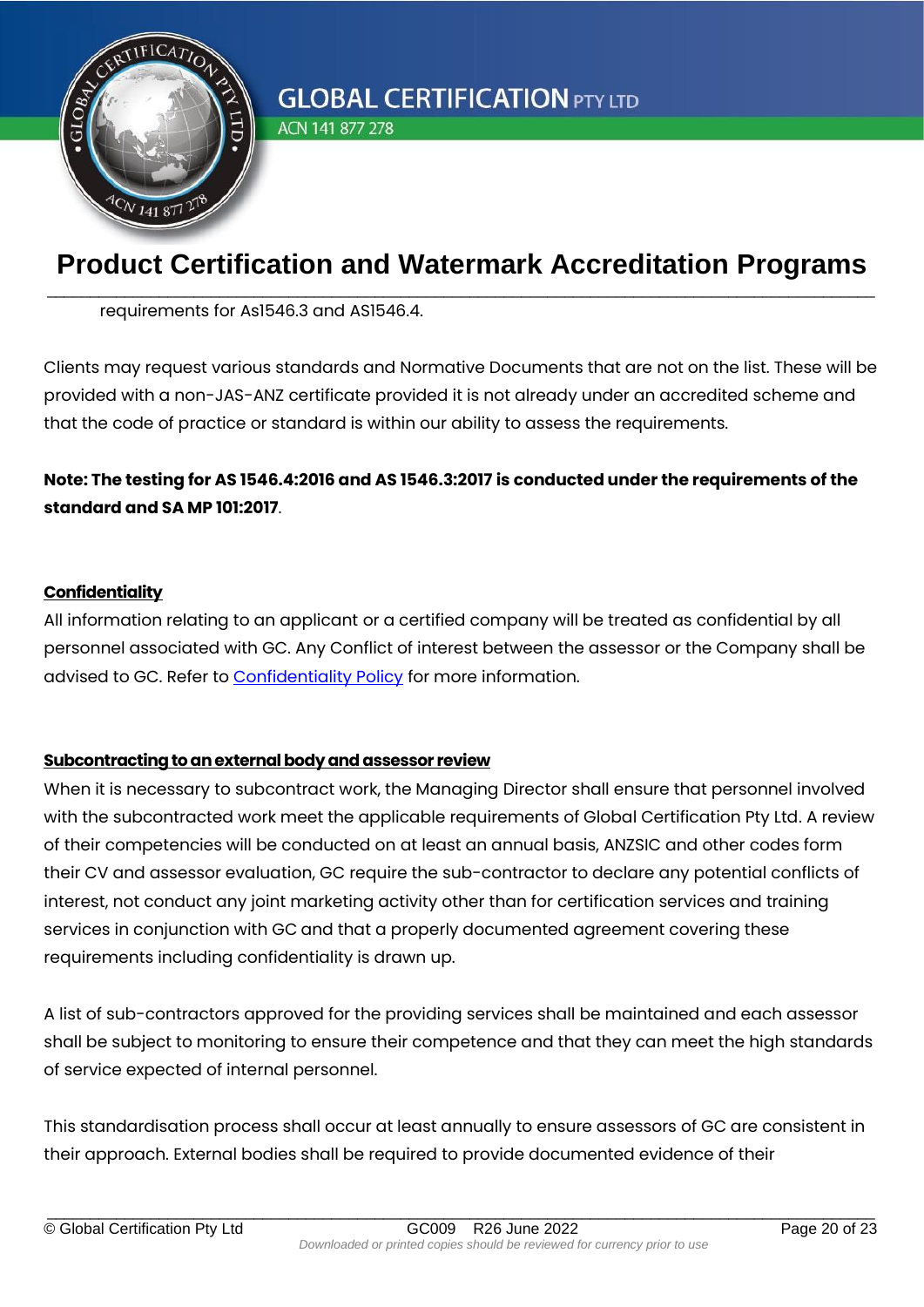

ACN 141 877 278

## **Product Certification and Watermark Accreditation Programs** \_\_\_\_\_\_\_\_\_\_\_\_\_\_\_\_\_\_\_\_\_\_\_\_\_\_\_\_\_\_\_\_\_\_\_\_\_\_\_\_\_\_\_\_\_\_\_\_\_\_\_\_\_\_\_\_\_\_\_\_\_\_\_\_\_\_\_\_\_\_\_\_\_\_\_\_\_\_\_\_\_\_\_\_\_\_\_\_\_\_\_\_\_\_\_\_

competence to undertake work on behalf of Global Certification Pty Ltd and will be subject to assessment.

No external body is authorized to issue**,** maintain, extend, reduce, suspend or withdraw a certificate on behalf of GC.

#### **Appeals and complaints**

The right of appeal by an applicant or a certificated company, and the method of appeal is contained in the Global Certification Pty Ltd GC002 Contract Application / Approved User Agreement. This recognizes that a dispute could exist due to refusal by GC to grant a certificate to a client, or by revocation of a certificate, or refusal to grant a renewal.

Should an applicant or client have any complaint, question or comment to make in relation to any assessment, then this will be investigated in accordance to the [Complaints and Appeals Policy.](https://globalcertification.com.au/wp-content/uploads/2022/06/GC012-Complaints-and-Appeals-Policy.pdf)

#### **Suspension or cancellation of certification**

Regardless of other issues, GC may cancel or suspend any certificate where fees are outstanding for a period of greater than 60 days. Where Certification is cancelled or suspended for any reason including voluntary termination, the certificate shall be either destroyed or returned to GC and the suspension or cancellation entered into the GC register and JAS-ANZ register. Approval of a Certification Manager is required prior to GC suspending or cancelling Certification, voluntary termination by a client shall be investigated by the General Manager to establish the reasons for termination. This shall be noted in WFM and Hubspot.

Where greater than 6 months time has elapsed for failure to remove a suspension based on corrective actions not being rectified, a full assessment audit will be required for reinstatement of the certificate.

In some instances, due to the nature of these it may be possible to temporarily reduce the scope. In the case of product certification - specific products such as particular Wastewater Treatment plants. In all cases all other activities relating to the system must continue to be compliant for scope reduction.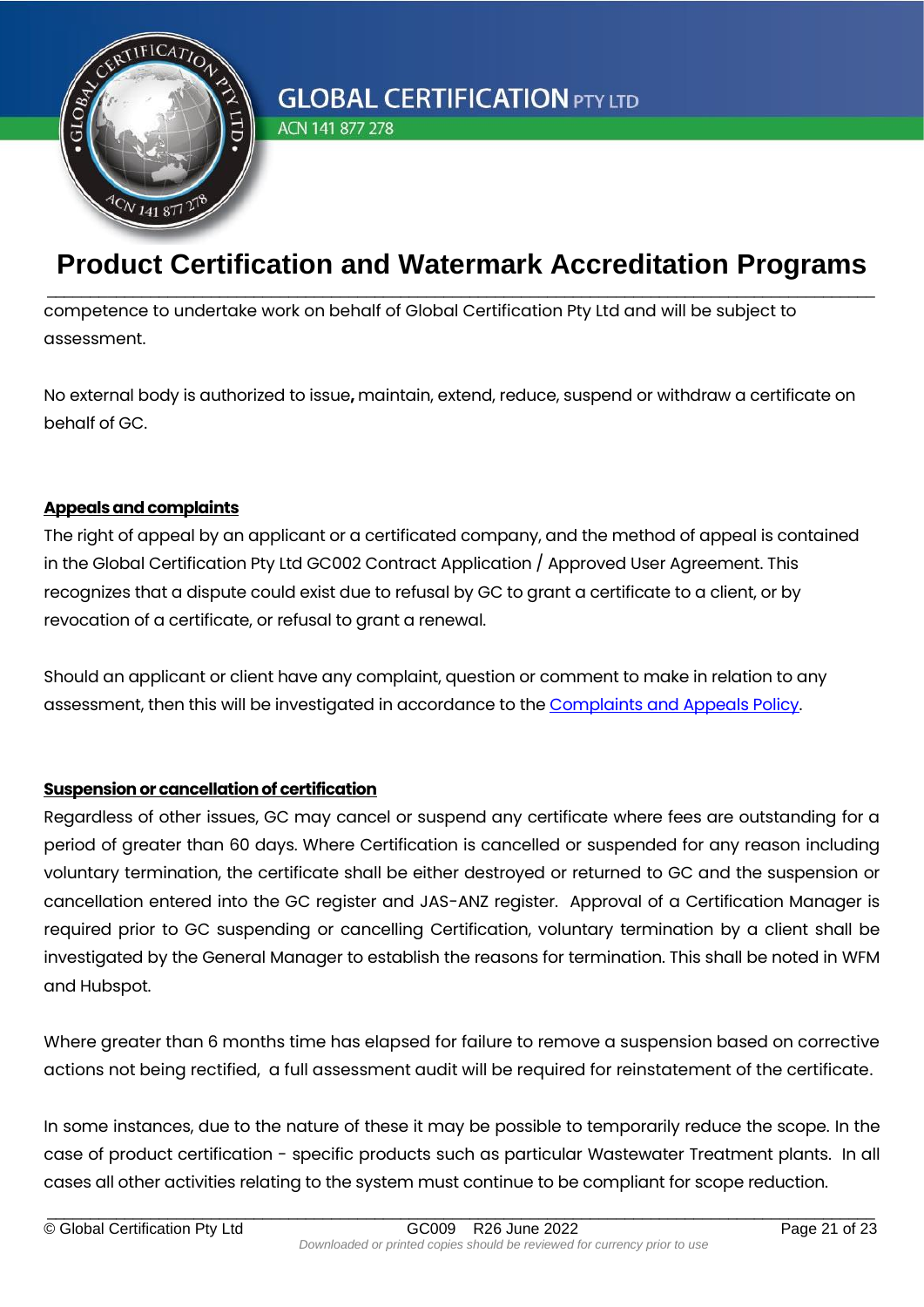

ACN 141 877 278

### **Product Certification and Watermark Accreditation Programs** \_\_\_\_\_\_\_\_\_\_\_\_\_\_\_\_\_\_\_\_\_\_\_\_\_\_\_\_\_\_\_\_\_\_\_\_\_\_\_\_\_\_\_\_\_\_\_\_\_\_\_\_\_\_\_\_\_\_\_\_\_\_\_\_\_\_\_\_\_\_\_\_\_\_\_\_\_\_\_\_\_\_\_\_\_\_\_\_\_\_\_\_\_\_\_\_

Sites and Services which are not core to the Company's other activities may be excluded from the clients Scope of Certification if GC requirements are not met.

**Note:** Activities which are central to the operation of the company may not be excluded.

If the Client voluntarily requests a suspension, the allocated General Manager will review the implications of the expected duration of suspension and advise the client accordingly.

The Client shall not identify itself as certified and shall not use the certification mark in any circumstances including on any products that have been offered under a suspended Certificate. The Company will confirm in writing to the Client the suspension of a Certificate. At the same time, the Company shall indicate under which conditions the suspension will be removed. At the end of the suspension period, an investigation will be carried out to determine whether the indicated conditions for reinstating the Certificate have been fulfilled. On fulfillment of these conditions the suspension shall be lifted and the Client notified of the Certificate reinstatement. If the conditions are not fulfilled the Certificate shall be withdrawn. All costs incurred by the Company in suspending and reinstating a Certificate will be charged to the Client.

In the case of suspended, withdrawn or cancelled certificates, the use of advertising material that contains any reference to the GC, JAS-ANZ and/or the WaterMark symbol shall discontinue immediately. Each WaterMark Licence is allocated an expiry date. If the WaterMark Licence is not renewed by the expiry date the status will automatically be updated to "overdue" on the WMPD and the "active" products that correspond to the WaterMark Licence will also become "overdue". After expiry, the WaterMark Licence and corresponding product records will continue to be displayed on the WMPD for a pre-defined period (currently 90 days) after which the WMPD will automatically change the status to "terminated" and the WaterMark Licence will not be visible on the WMPD and WaterMark Licence number cannot be re-issued.

#### **Cost**

It is impossible to gauge the cost of assessment without full details of the size of the company, the complexity of its business, the number of sites involved, the scope of the required certification and